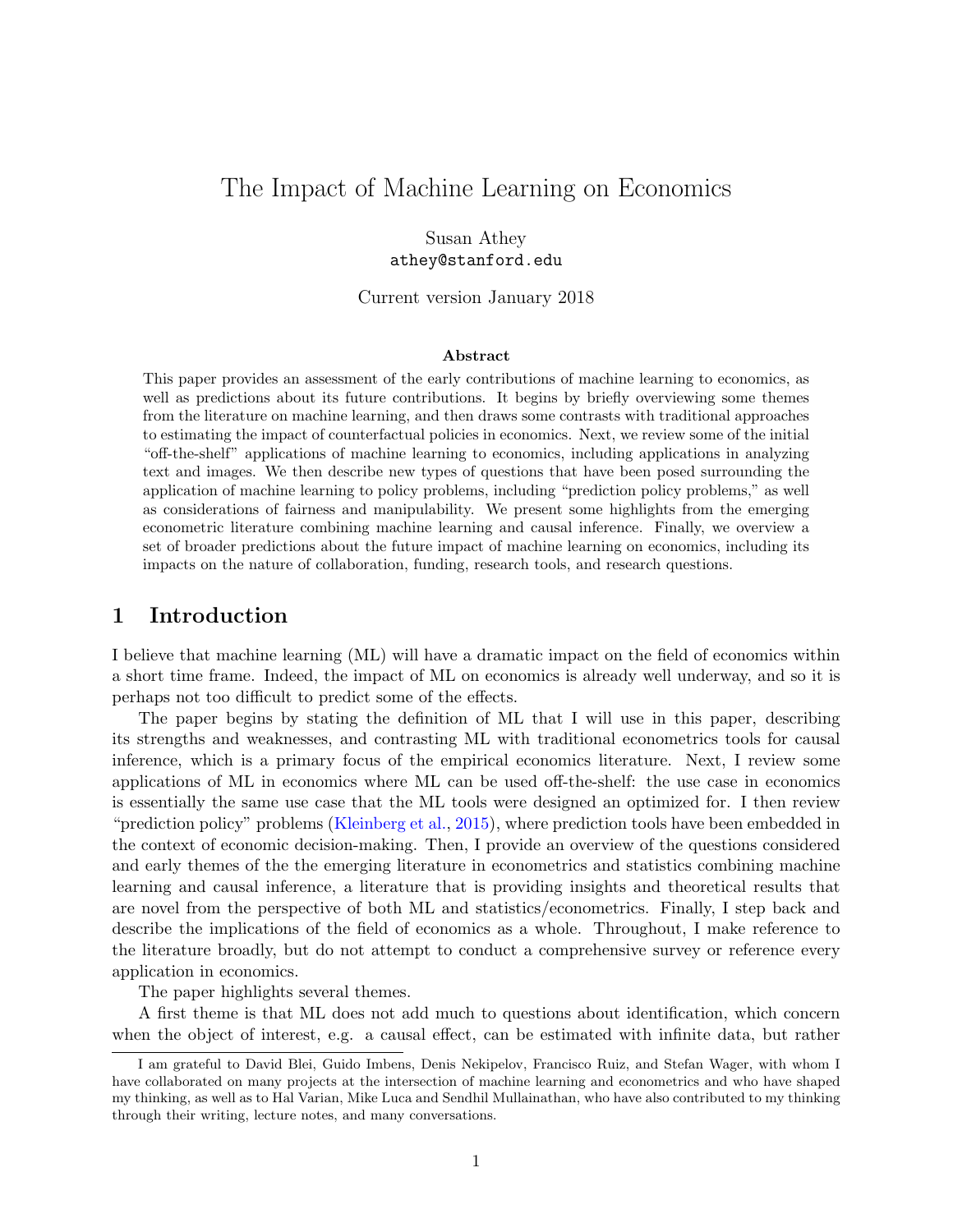yields great improvements when the goal is semi-parametric estimation or when there are a large number of covariates relative to the number of observations. ML has great strengths in using data to select functional forms flexibly.

A second theme is that a key advantage of ML is that ML views empirical analysis as "algorithms" that estimate and compare many alternative models. This approach constrasts with economics, where (in principle, though rarely in reality) the researcher picks a model based on principles and estimates it once. Instead, ML algorithms build in "tuning" as part of the algorithm. The tuning is essentially model selection, and in an ML algorithm that is data-driven. There are a whole host of advantages of this approach, including improved performance as well as enabling researchers to be systematic and fully describe the process by which their model was selected. Of course, cross-validation has also been used historically in economics, for example for selecting the bandwidth for a kernel regression, but it is viewed as a fundamental part of an algorithm in ML.

A third, closely related theme is that "outsourcing" model selection to algorithm works very well when the problem is "simple"–for example, prediction and classification tasks, where performance of a model can be evaluated by looking at goodness of fit in a held-out test set. Those are typically not the problems of greatest interest for empirical researchers in economics, who instead are concerned with causal inference, where there is typically not an unbiased estimate of the ground truth available for comparison. Thus, more work is required to apply an algorithmic approach to economic problems. The recent literature at the intersection of ML and causal inference, reviewed in this paper, has focused on providing the conceptual framework and specific proposals for algorithms that are tailored for causal inference.

A fourth theme is that the algorithms also have to be modified to provide valid confidence intervals for estimated effects when the data is used to select the model. Many recent papers make use of techniques such as sample splitting, leave-one-out estimation, and other similar techniques to provide confidence intervals that work both in theory and in practice. The upside is that using ML can provide the best of both worlds: the model selection is data driven, systematic, and a wide range of models are considered; yet, the model selection process is fully documented, and confidence intervals take into account the entire algorithm.

Finally, the combination of ML and newly available datasets will change economics in fairly fundamental ways, ranging from new questions, to new approaches to collaboration (larger teams and interdisciplinary interaction), to a change in how involved economists are in the engineering and implementation of policies.

## 2 What is Machine Learning and What are Early Use Cases?

It is harder than one might think to come up with an operational definition of ML. The term can be (and has been) used broadly or narrowly; it can refer to a collections of subfields of computer science, but also to a set of topics that are developed and used across computer science, engineering, statistics, and increasingly the social sciences. Indeed, one could devote an entire article to the definition of ML, or to the question of whether the thing called ML really needed a new name other than statistics, the distinction between ML and AI, and so on. However, I will leave this debate to others, and focus on a narrow, practical definition that will make it easier to distinguish ML from the most commonly used econometric approaches used in applied econometrics until very recently.<sup>[1](#page-1-0)</sup> For readers coming from a machine learning background, it is also important to note

<span id="page-1-0"></span><sup>&</sup>lt;sup>1</sup>I will also focus on the most popular parts of ML; like many fields, it is possible to find researchers who define themselves as members of the field of ML doing a variety of different things, including pushing the boundaries of ML with tools from other disciplines. In this article I will consider such work to be interdisciplinary rather than "pure"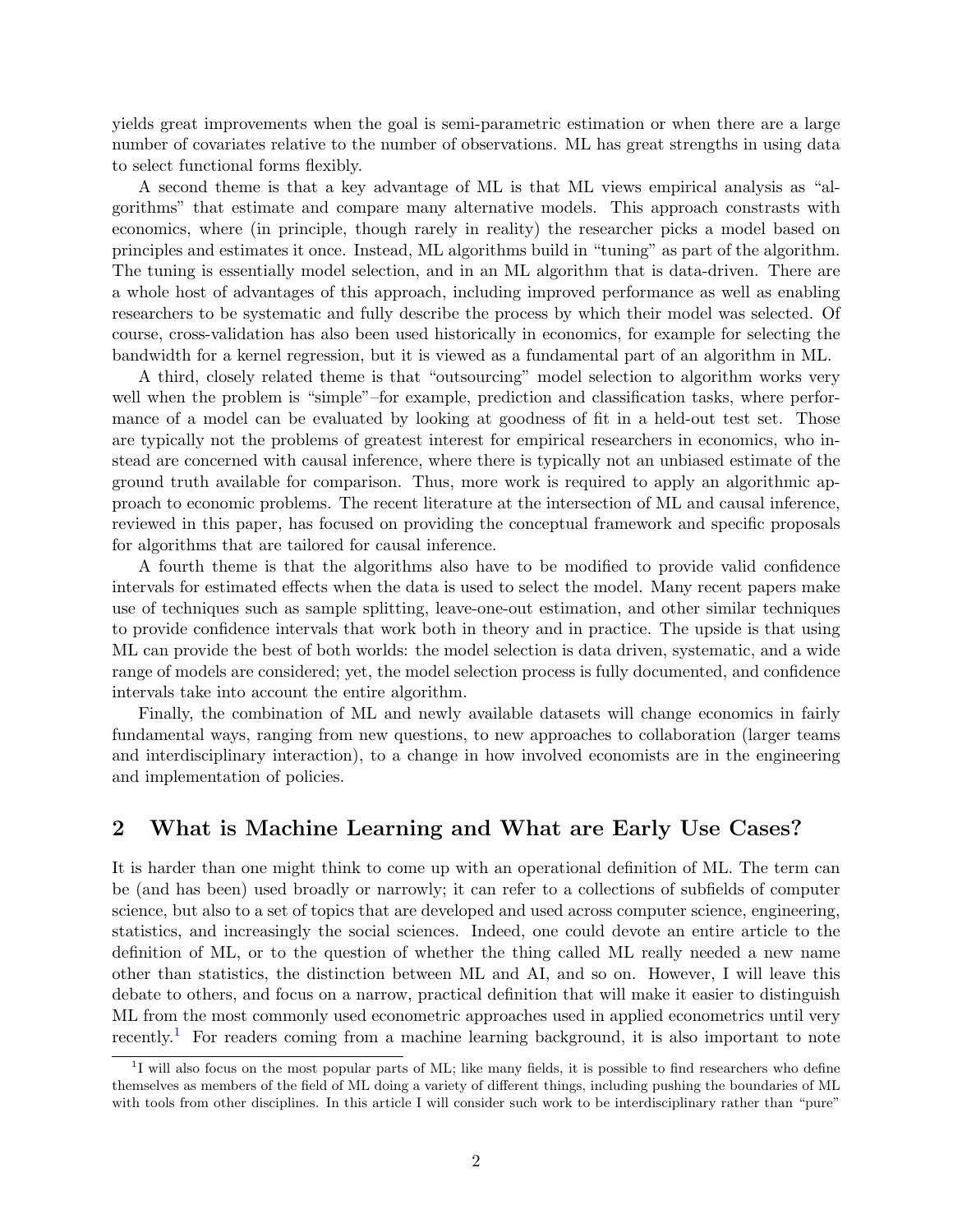that applied statistics and econometrics have developed a body of insights on topics ranging from causal inference to efficiency that have not yet been incorporated in mainstream machine learning, while other parts of machine learning have overlap with methods that have been used in applied statistics and social sciences for many decades.

Starting from a relatively narrow definition of machine learning, machine learning is a field that develops algorithms designed to be applied to datasets, with the main areas of focus being prediction (regression), classification, and clustering or grouping tasks. These tasks are divided into two main branches, supervised and unsupervised ML. Unsupervised ML involves finding clusters of observations that are similar in terms of their covariates, and thus can be interpreted as "dimensionality reduction"; it is commonly used for video, images and text. There are a variety of techniques available for unsupervised learning, including k-means clustering, topic modeling, community detection methods for networks, and many more. For example, the Latent Dirichlet Allocation model [\(Blei et al.,](#page-27-0) [2003b\)](#page-27-0) has frequently been applied to find "topics" in textual data. The output of a typical unsupervised ML model is a partition of the set of observations, where observations within each element of the partition are similar according to some metric; or, a vector of probabilities or weights that describe a mixture of topics or groups that an observation might belong to. If you read in the newspaper that a computer scientist "discovered cats on YouTube," that might mean that they used an unsupervised ML method to partition a set of videos into groups, and when a human watches the the largest group, they observe that most of the videos in the largest group contain cats. This is referred to as "unsupervised" because there were no "labels" on any of the images in the input data; only after examining the items in each group does an observer determine that the algorithm found cats or dogs. Not all dimensionality reduction methods involve creating clusters; older methods such as principal components analysis can be used to reduce dimensionality, while modern methods include matrix factorization (finding two low-dimensional matrices whose product well approximates a larger matrix), regularization on the norm of a matrix, hierarchical Poisson factorization (in a Bayesian framework) [\(Gopalan et al.,](#page-28-0) [2015\)](#page-28-0), and neural networks.

In my view, these tools are very useful as an intermediate step in empirical work in economics. They provide a data-driven way to find similar newspaper articles, restaurant reviews, etc., and thus create variables that can be used in economic analyses. These variables might be part of the construction of either outcome variables or explanatory variables, depending on the context. For example, if an analyst wishes to estimate a model of consumer demand for different items, it is common to model consumer preferences over characteristics of the items. Many items are associated with text descriptions as well as online reviews. Unsupervised learning could be used to discover items with similar product descriptions, in an initial phase of finding potentially related products; and it could also be used to find subgroups of similar products. Unsupervised learning could further be used to categorize the reviews into types. An indicator for the review group could be used in subsequent analysis without the analyst having to use human judgement about the review content; the data would reveal whether a certain type of review was associated with higher consumer perceived quality, or not. An advantage of using unsupervised learning to create covariates is that the outcome data is not used at all; thus, concerns about spurious correlation between constructed covariates and the observed outcome are less problematic. Despite this, [Egami et al.](#page-28-1) [\(2016\)](#page-28-1) have argued that researchers may be tempted to fine-tune their construction of covariates by testing how they perform in terms of predicting outcomes, thus leading to spurious relationships between covariates and outcomes. They recommend the approach of sample splitting, whereby the model tuning takes place on one sample of data, and then the selected model is applied on a fresh sample of data.

ML, and will discuss it as such.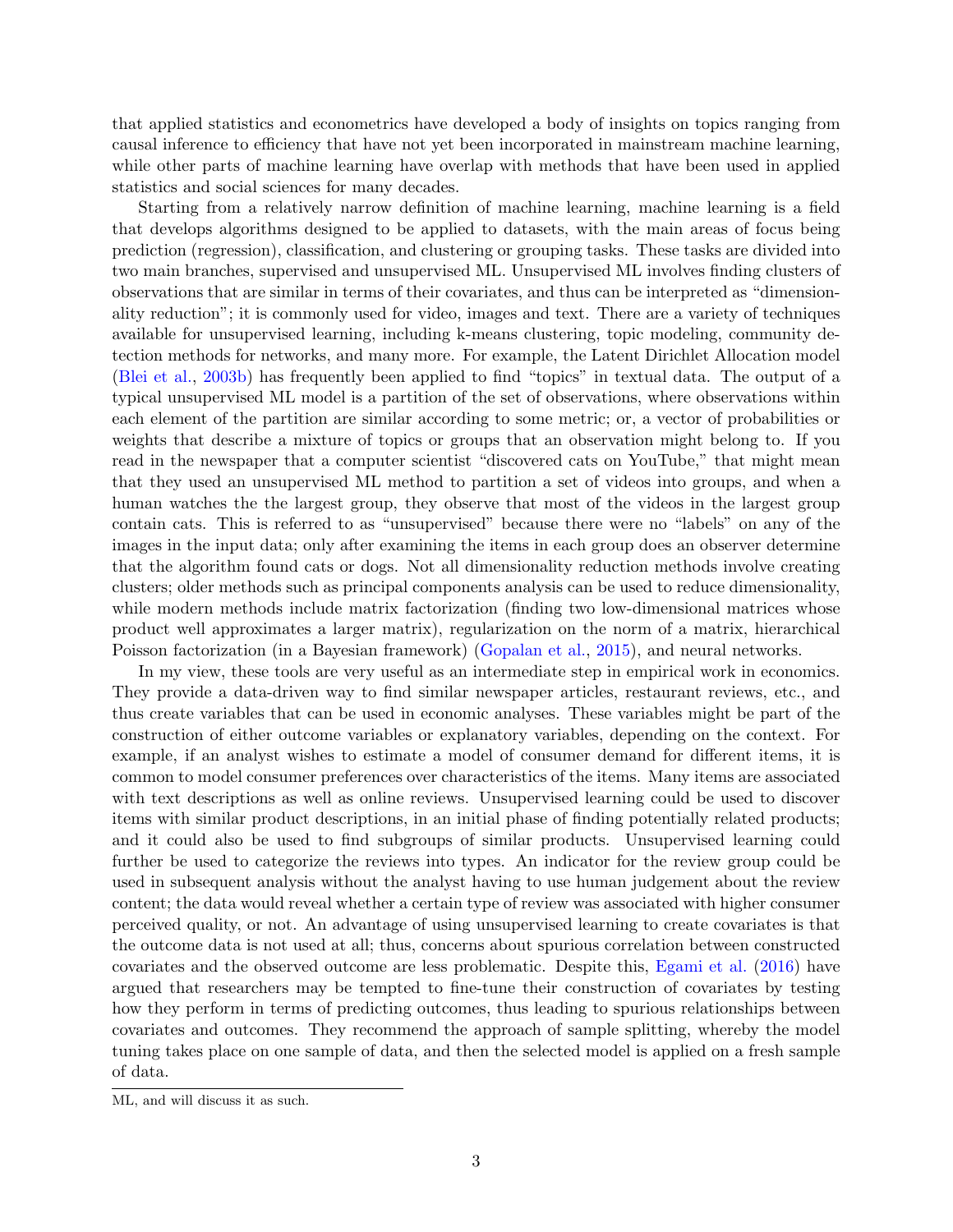Unsupervised learning can also be used to create outcome variables. For example, [Athey et al.](#page-27-1) [\(2017d\)](#page-27-1) examine the impact of Google's shutdown of Google News in Spain on the types of news consumers read. In this case, the share of news in different categories is an outcome of interest. Unsupervised learning can be used to categorize news in this type of analysis; that paper uses community detection techniques from network theory. In the absence of dimensionality reduction, it would be difficult to meaningfully summarize the impact of the shutdown on all of the different news articles consumed in the relevant time frame.

Supervised machine learning typically entails using a set of features or covariates  $(X)$  to *predict* an outcome  $(Y)$ . When using the term prediction, it is important to emphasize that the framework focuses not on forecasting, but rather on a setting where there are some labelled observations where both X and Y are observed (the training data), and the goal is to predict outcomes  $(Y)$  in an independent test set based on the realized values of X for each unit in the test set. In other words, the goal is to construct  $\hat{\mu}(x)$ , which is an estimator of  $\mu(x) = E[Y|X = x]$ , in order to do a good job predicting the true values of  $Y$  in an independent dataset The observations are assumed to be independent, and the joint distribution of  $X$  and  $Y$  in the training set is the same as that in the test set. These assumptions are the only substantive assumptions required for most machine learning methods to work.

In the case of classification, the goal is to accurately classify observations. For example, the outcome could be the animal depicted in an image, the "features" or covariates are the pixels in the image, and the goal is to correctly classify images into the correct animal depicted. A related but distinct estimation problem is to estimate  $Pr(Y = k | X = x)$  for each of  $k = 1, ..., K$  possible realizations of Y.

It is important to emphasize that the ML literature does not frame itself as solving estimation problems – so estimating  $\mu(x)$  or  $Pr(Y = k|X = x)$  is not the primary goal. Instead, the goal is to achieve goodness of fit in an independent test set by minimizing deviations between actual outcomes and predicted outcomes. In applied econometrics, we often wish to understand an object like  $\mu(x)$  in order to perform exercises like evaluate the impact of changing one covariate while holding others constant. This is not an explicit aim of ML modeling.

There are a variety of ML methods for supervised learning, such as regularized regression (LASSO, ridge and elastic net), random forest, regression trees, support vector machines, neural nets, matrix factorization, and many others, such as model averaging. See [Varian](#page-30-0) [\(2014\)](#page-30-0) for an overview of some of the most popular methods, and [Mullainathan and Spiess](#page-29-1) [\(2017\)](#page-29-1) for more details. (Also note that [White](#page-30-1) [\(1992\)](#page-30-1) attempted to popularize neural nets in economics in the early 1990s, but at the time they did not lead to substantial performance improvements and did not become popular in economics.) What leads us to categorize these methods as "ML" methods rather than traditional econometric or statistical methods? First is simply an observation: until recently, these methods were neither used in published social science research, nor taught in social science courses, while they were widely studied in the self-described ML and/or "statistical learning" literatures. One exception is ridge regression, which received some attention in economics; and LASSO had also received some attention. But from a more functional perspective, one common feature of many ML methods is that they use data-driven model selection. That is, the analyst provides the list of covariates or features, but the functional form is at least in part determined as a function of the data, and rather than performing a single estimation (as is done, at least in theory, in econometrics), so that the method is better described as an algorithm that might estimate many alternative models and then select among them to maximize a criterion.

There is typically a tradeoff between expressiveness of the model (e.g. more covariates included in a linear regression) and risk of over-fitting, which occurs when the model is too rich relative to the sample size. (See [Mullainathan and Spiess](#page-29-1) [\(2017\)](#page-29-1) for more discussion of this.) In the latter case, the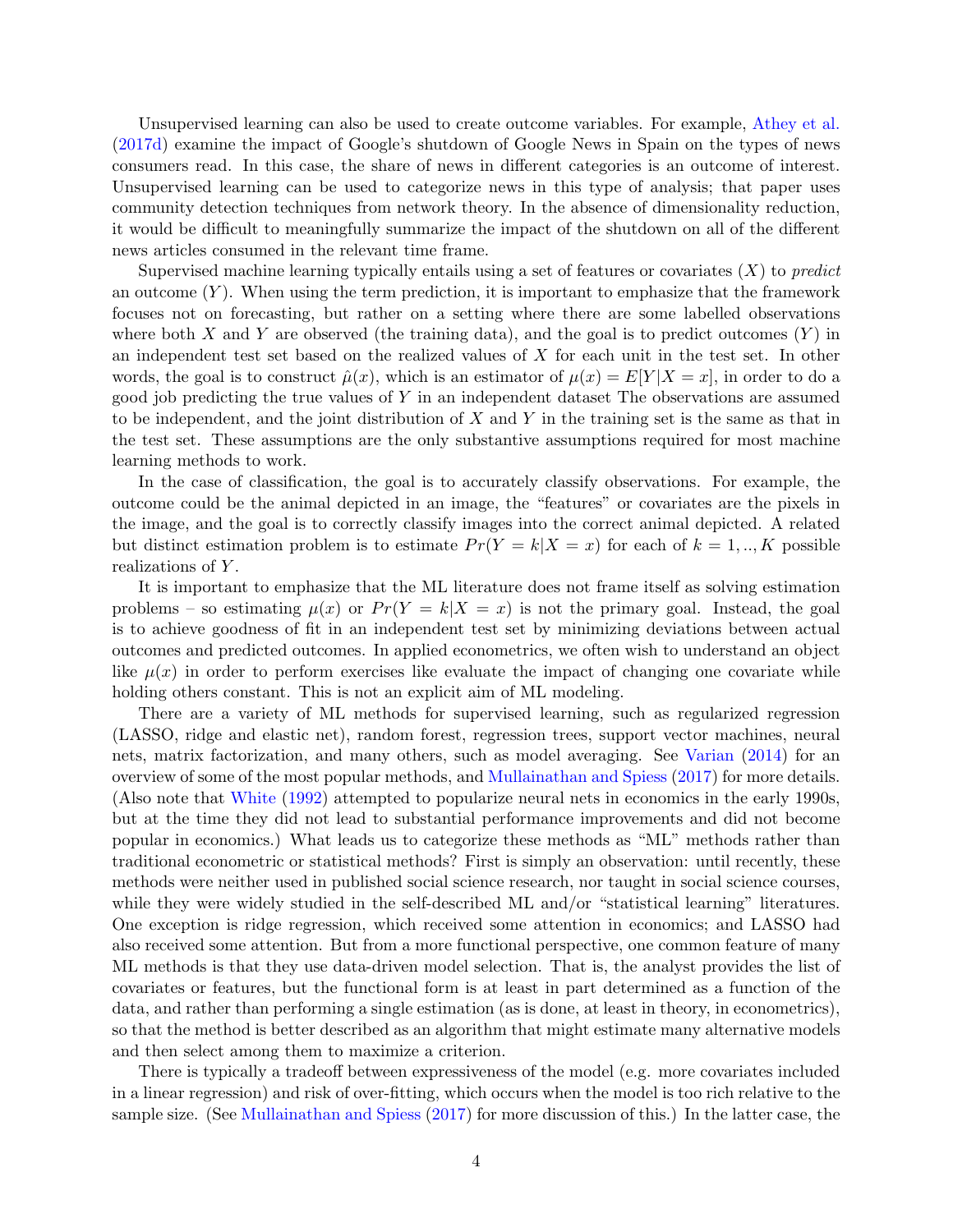goodness of fit of the model when measured on the sample where the model is estimated is expected to be much better than the goodness of fit of the model when evaluated on an independent test set. The ML literature uses a variety of techniques to balance expressiveness against over-fitting. The most common approach is cross-validation whereby the analyst repeatedly estimates a model on part of the data (a "training fold") and then evaluates it on the complement (the "test fold"). The complexity of the model is selected to minimize the average of the mean-squared error of the prediction (the squared difference between the model prediction and the actual outcome) on the test folds. Other approaches used to control over-fitting include averaging many different models, sometimes estimating each model on a subsample of the data (one can interpret the random forest in this way).

In contrast, in much of cross-sectional econometrics and empirical work in economics, the tradition has been that the researcher specifies one model, estimates the model on the full dataset, and relies on statistical theory to estimate confidence intervals for estimated parameters. The focus is on the estimated effects rather than the goodness of fit of the model. For much empirical work in economics, the primary interest is in the estimate of a causal effect, such as the effect of a training program, a minimum wage increase, or a price increase. The researcher might check robustness of this parameter estimate by reporting two or three alternative specifications. Researchers often check dozens or even hundreds of alternative specifications behind the scenes, but rarely report this practice because it would invalidate the confidence intervals reported (due to concerns about multiple testing and searching for specifications with the desired results). There are many disadvantages to the traditional approach, including but not limited to the fact that researchers would find it difficult to be systematic or comprehensive in checking alternative specifications, and further because researchers were not honest about the practice, given that they did not have a way to correct for the specification search process. I believe that regularization and systematic model selection have many advantages over traditional approaches, and for this reason will become a standard part of empirical practice in economics. This will particularly be true as we more frequently encounter datasets with many covariates, and also as we see the advantages of being systematic about model selection. As I discuss below, however, this practice must be modified from traditional ML and in general "handled with care" when the researcher's ultimate goal is to estimate a causal effect rather than maximize goodness of fit in a test set.

To build some intuition about the difference between causal effect estimation and prediction, it can be useful to consider the widely used method of instrumental variables. Instrumental variables are used by economists when they wish to learn a causal effect, for example the effect of a price on a firm's sales, but they only have access to observational (non-experimental) data. An instrument in this case might be an input cost for the firm that shifts over time, and is unrelated to factors that shift consumer's demand for the product (such demand shifters can be referred to as "confounders" becaues the affect both the optimal price set by the firm and the sales of the product). The instrumental variables method essentially projects the observed prices onto the input costs, thus only making use of the variation in price that is explained by changes in input costs when estimating the impact of price on sales. It is very common to see that a predictive model (e.g. least squares regression) might have very high explanatory power (e.g. high  $R^2$ ), while the causal model (e.g. instrumental variables regression) might have very low explanatory power (in terms of predicting outcomes). In other words, economists typically abandon the goal of accurate prediction of outcomes in pursuit of an unbiased estimate of a causal parameter of interest.

Another difference derives from the key concerns in different approaches, and how those concerns are addressed. In predictive models, the key concern is the tradeoff between expressiveness and overfitting, and this tradeoff can be evaluated by looking at goodness of fit in an independent test set. In contrast, there are several distinct concerns for causal models. The first is whether the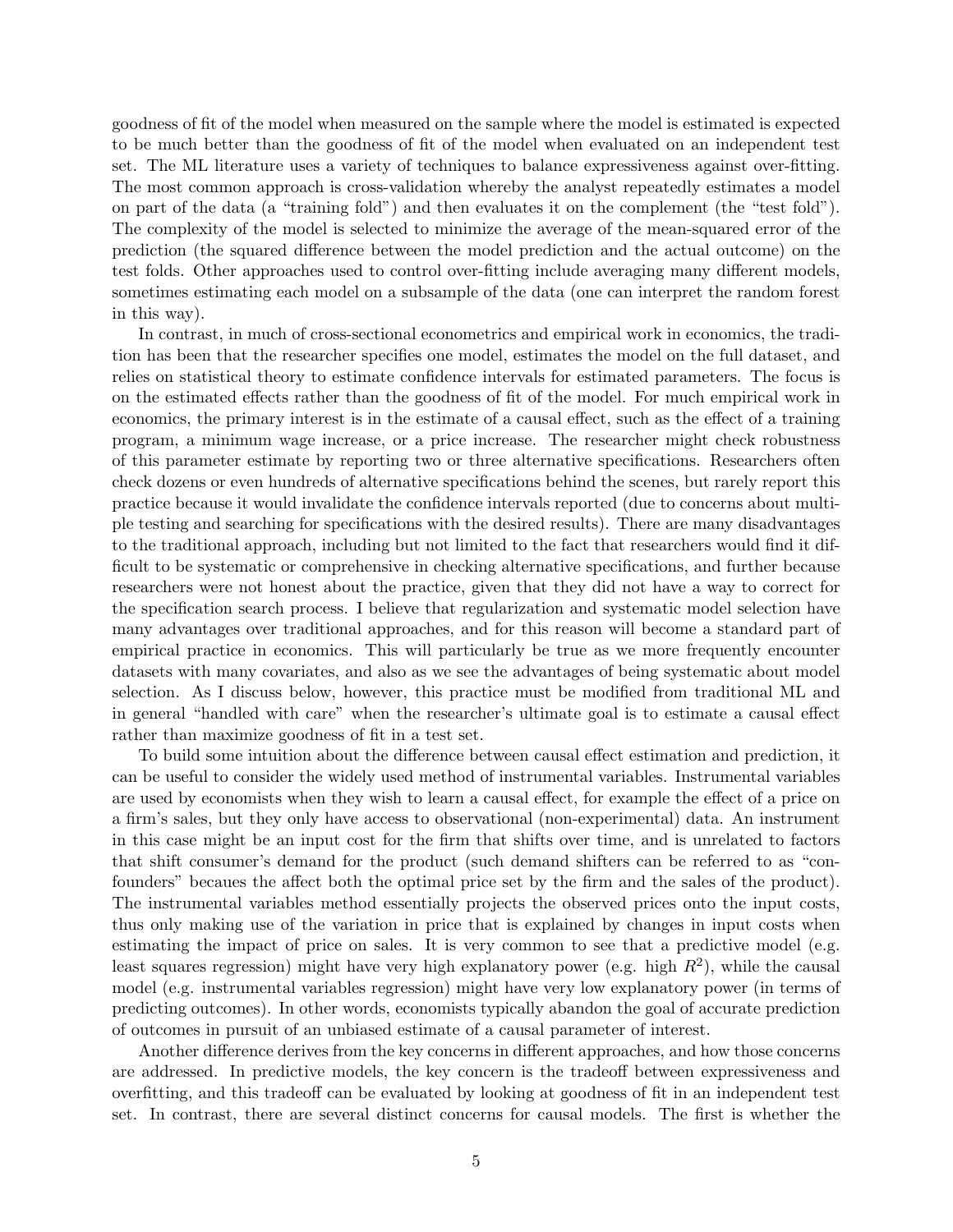parameter estimates from a particular sample are spurious, that is, whether estimates arise due to sampling variation, so that if a new random sample of the same size was drawn from the population, the parameter estimate would be substantially different. The typical approach to this problem in econometrics and statistics is to prove theorems about the consistency and asymptotic normality of the parameter estimates, propose approaches to estimating the variance of parameter estimates, and finally to use those results to estimate standard errors that reflect the sampling uncertainty (under the conditions of the theory). A more data-driven approach is to use bootstrapping, and estimate the empirical distribution of parameter estimates across bootstrap samples. The typical ML approach of evaluating performance in a test set does not directly handle the issue of the uncertainty over parameter estimates, since the parameter of interest is not actually observed in any test set. The researcher would need to estimate the parameter again in the test set.

A second concern is whether the assumptions required to "identify" a causal effect are satisfied, where in econometrics we say that a parameter is identified if we can learn it eventually with infinite data (where even in the limit, the data has the same structure as in the sample considered). It is well known that the causal effect of a treatment is not identified without making assumptions, assumptions which are generally not testable (that is, they cannot be rejected by looking at the data). Examples of identifying assumptions include the assumption that the treatment is randomly assigned, or that treatment assignment is "unconfounded." In some settings, these assumptions require the analyst to observe all potential "confounders" and control for them adequately; in other settings, the assumptions require that an instrumental variable is uncorrelated with the unobserved component of outcomes. In many cases it can be proven that even with a data set of infinite size, the assumptions are not testable–they can not be rejected by looking at the data, and instead must be evaluated on substantive grounds. Justifying assumptions is one of the primary components of an observational study in applied economics. If the "identifying" assumptions are violated, estimates may be biased (in the same way) in both training data and test data. Testing assumptions usually requires additional information, like multiple experiments (designed or natural) in the data. Thus, the ML approach of evaluating performance in a test set does not address this concern at all. Instead, ML is likely to help make estimation methods more credible, while maintaining the identifying assumptions: in practice, coming up with estimation methods that give unbiased estimates of treatment effects requires flexibly modeling a variety of empirical relationships, such as the relationship between the treatment assignment and covariates. Since ML excels at data-driven model selection, it can be useful in systematizing the search for the best functional forms when implementing an estimation technique.

Economists also build more complex models that incorporate both behavioral and statistical assumptions in order to estimate the impact of counterfactual policies that have never been used before. A classic example is McFadden's methodological work in the early 1970s (e.g. [McFad](#page-29-2)[den et al.](#page-29-2) [\(1973\)](#page-29-2)) analyzing transportation choices. By imposing the behavioral assumption that consumers maximize utility when making choices, it is possible to estimate parameters of the consumer's utility function, and estimate the welfare effects and market share changes that would occur when a choice is added or removed (e.g. extending the BART transportation system), or when the characteristics of the good (e.g. price) are changed. Another example with more complicated behavioral assumptions is the case of auctions. For a dataset with bids from procurement auctions, the "structural" approach involves estimating a probability distribution over bidder values, and then evaluating the counterfactual effect of changing auction design (e.g. [Laffont et al.](#page-29-3) [\(1995\)](#page-29-3), [Athey](#page-27-2) [et al.](#page-27-2) [\(2011\)](#page-27-2), [Athey et al.](#page-27-3) [\(2013\)](#page-27-3) or the review [Athey and Haile](#page-26-0) [\(2007\)](#page-26-0)). For further discussions of the contrast between prediction and parameter estimation, see the recent review by [Mullainathan](#page-29-1) [and Spiess](#page-29-1) [\(2017\)](#page-29-1). There is a small literature in ML referred to as "inverse reinforcement learning" [\(Ng et al.,](#page-29-4) [2000\)](#page-29-4) that has a similar approach to the structural estimation literature economics; this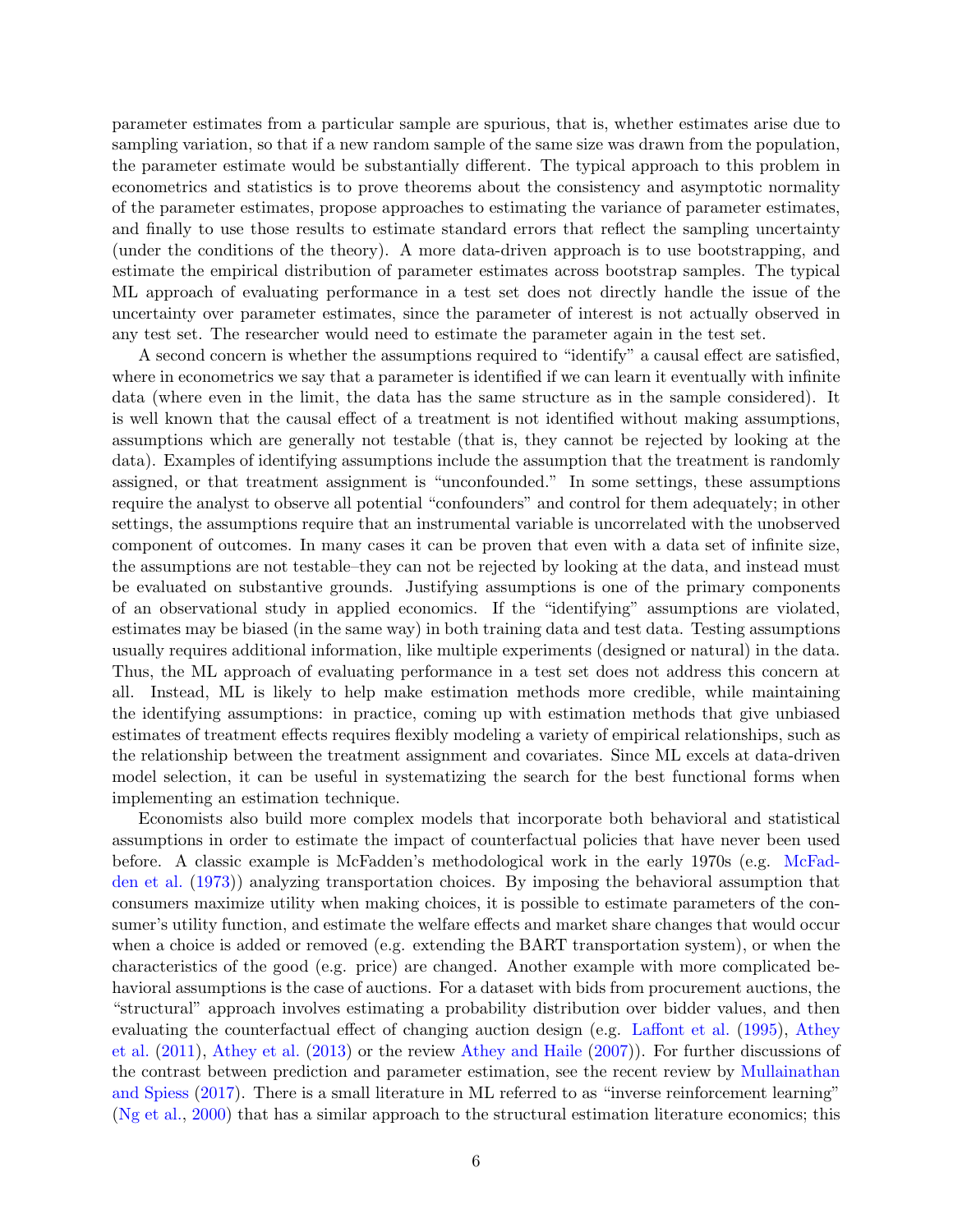ML literature has mostly operated independently without much reference to the earlier econometric literature. The literature attempts to learn "reward functions" (utility functions) from observed behavior in dynamic settings.

There are also other categories of ML models; for example, anomaly detection focuses on looking for outliers or unusual behavior, and is used, for example, to detect network intrusion, fraud, or system failures. Other categories that I will return to below are reinforcement learning (roughly, approximate dynamic programming) and multi-armed bandit experimentation (dynamic experimentation where the probabiity of selecting an arm is chosen to balance exploration and exploitation). These literatures often take a more explicitly causal perspective and thus are somewhat easier to relate to economic models, and so my general statements about the lack of focus on causal inference in ML must be qualified when discussing the literature on bandits.

Before proceeding, it is useful to highlight one other contribution of the ML literature. The contribution is computational rather than conceptual, but it has had such a large impact that it merits a short discussion. The technique is called stochastic gradient descent (SGD), and it is used in many different types of models, including the estimation of neural networks as well as large scale Bayesian models (e.g. [Ruiz et al.](#page-30-2) [\(2017\)](#page-30-2), discussed in more detail below). In short, stochastic gradient descent is a method for optimizing an objective function, such as a likelihood function or a generalized method of moments objective function, with respect to parameters. When the objective function is expensive to compute (e.g. because it requires numerical integration), stochastic gradient descent can be used. The main idea is that if the objective is the sum of terms, each term corresponding to a single observation, the gradient can be approximated by picking a single data point and using the gradient evaluated at that observation as an approximation to the average (over observations) of the gradient. This estimate of the gradient will be very noisy, but unbiased. The idea is that it is more effective to "climb a hill" taking lots of steps in a direction that is noisy but unbiased, than it is to take a small number of steps, each in the right direction, which is what happens if computational resources are focused on getting very precise estimates of the gradient of the objective at each step. SGD can lead to dramatic performance improvements, and thus enable the estimation of very complex models that would be intractable using traditional approaches.

## 3 Using Prediction Methods in Policy Analysis

#### 3.1 Applications of Prediction Methods to Policy Problems in Economics

There have already been a number of successful applications of prediction methodology to policy problems. [Kleinberg et al.](#page-29-0) [\(2015\)](#page-29-0) have argued that there is a set of problems where off-the-shelf ML methods for prediction are the key part of important policy and decision problems. They use examples like deciding whether to do a hip replacement operation for an elderly patient; if you can predict based on their individual characteristics that they will die within a year, then you should not do the operation. Many Americans are incarcerated while awaiting trial; if you can predict who will show up for court, you can let more out on bail. ML algorithms are currently in use for this decision in a number of jurisdictions. Another natural example is credit scoring; an economics paper by [Bjorkegren and Grissen](#page-27-4) [\(2015\)](#page-27-4) uses ML methods to predict loan repayment using mobile phone data.

In other applications, [Goel et al.](#page-28-2) [\(2016\)](#page-28-2) use ML methods to examine stop-and-frisk laws, using observables of a police incident to predict the probability that a suspect has a weapon, and they show that blacks are much less likely than whites to have a weapon conditional on observables and being frisked. [Glaeser et al.](#page-28-3) [\(2016a\)](#page-28-3) helped cities design a contest to build a predictive model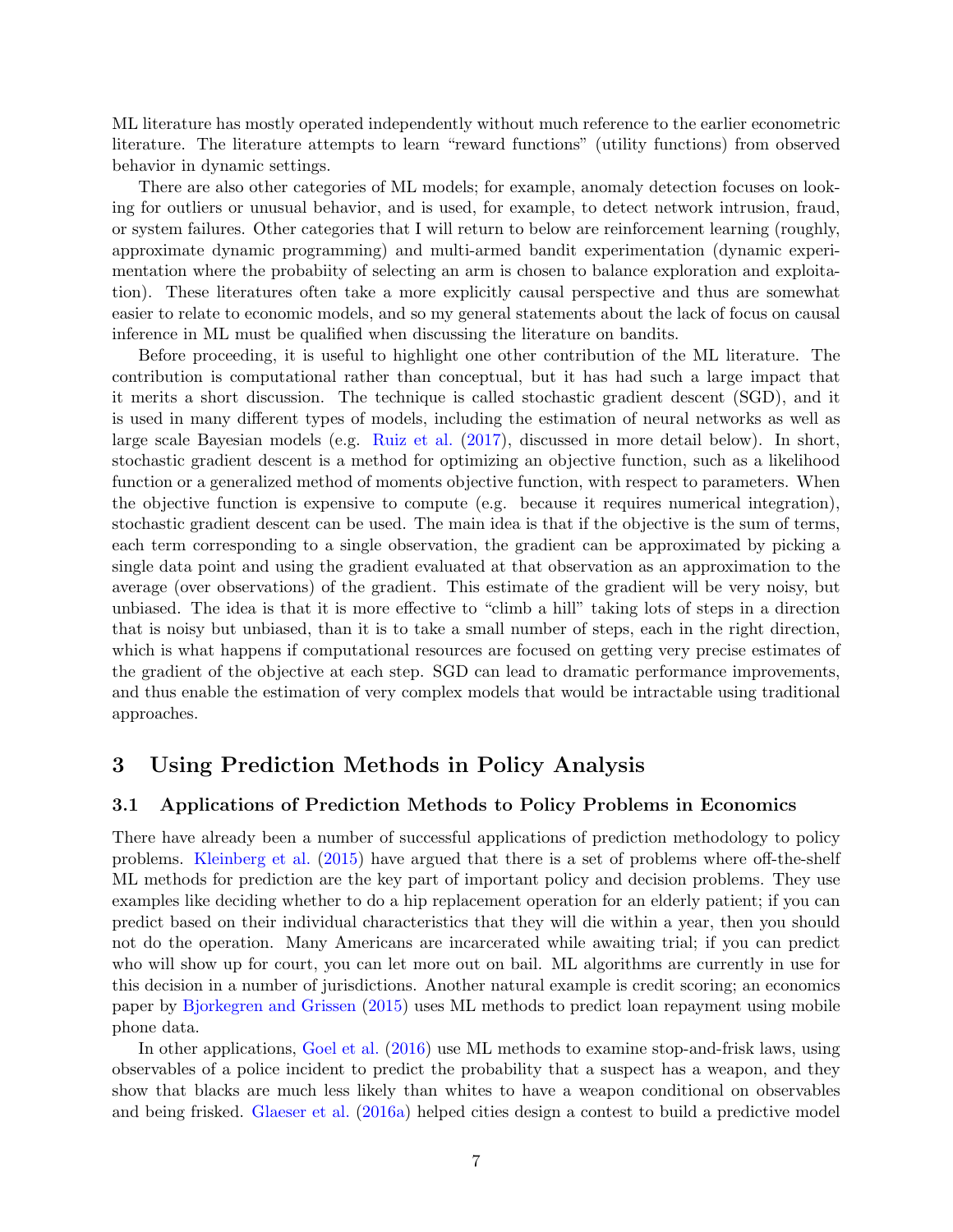that predicted health code violations in restaurants, in order to better allocate inspector resources. There is a rapidly growing literature using machine learning together with images from satellites and street maps to predict poverty, safety, and home values (see, e.g., [Naik et al.](#page-29-5) [\(2017\)](#page-29-5)). As [Glaeser](#page-28-4) [et al.](#page-28-4) [\(2016b\)](#page-28-4) argue, there are a variety of applications of this type of prediction methodology. It can be used to compare outcomes over time at a very granular level, thus making it possible to assess the impact of a variety of policies and changes, such as neighborhood revitalization. More broadly, the new opportunities created by large-scale imagery and sensors may lead to new types of analyses of productivity and well-being.

Although prediction is often a large part of a resource allocation problem – people who will almost certainly die soon should not receive hip replacement surgery, and rich people should not receive poverty aid– [Athey](#page-26-1) [\(2017\)](#page-26-1) discusses the gap between identifying units that are at risk and those for whom intervention is most beneficial. Determining which units should receive a treatment is a causal inference question, and answering it requires different types of data than prediction. Either randomized experiments or natural experiments may be needed to estimate heterogeneous treatment effects and optimal assignment policies. In business applications, it has been common to ignore this distinction and focus on risk identification; for example, as of 2017, the Facebook advertising optimization tool provided to advertisers optimizes for consumer clicks, but not for the causal effect of the advertisement. The distinction is often not emphasized in marketing materials and discussions in the business world, perhaps because many practitioners and engineers are not well versed in the distinction between prediction and causal inference.

#### 3.2 Additional Topics in Prediction for Policy Settings

[Athey](#page-26-1) [\(2017\)](#page-26-1) summarizes a variety of research questions that arise when prediction methods are taken into policy applications. A number of these have attracted initial attention in both ML and the social sciences, and interdisciplinary conferences and workshops have begun to explore these issues.

One set of questions concerns interpretability of models. There are discussions of what interpretability means, and whether simpler models have advantages. Of course, economists have long understood that simple models can also be misleading. In social sciences data, it is typical that many attributes of individuals or locations are positively correlated–parents' education, parents' income, child's education, and so on. If we are interested in a conditional mean function, and estimate  $\hat{\mu}(x) = E[Y_i | X_i = x]$ , using a simpler model that omits a subset of covariates may be misleading. In the simpler model, the relationship between the omitted covariates and outcomes is loaded onto the covariates that are included. Omitting a covariate from a model is not the same thing as controlling for it in an analysis, and it can sometimes be easier to interpret a partial effect of a covariate controlling for other factors, than it is to keep in mind all of the other (omitted) factors and how they covary with those included in a model. So, simpler models can sometimes be misleading; they may seem easy to understand, but the understanding gained from them may be incomplete or wrong.

One type of model that typically is easy to interpret and explain is a causal model. As reviewed in [Imbens and Rubin](#page-29-6) [\(2015\)](#page-29-6), the causal inference framework typically makes the estimand very precise–e.g. the average effect if a treatment were applied to a particular population, the conditional average treatment effect (conditional on some observable characteristics of individuals), or the average effect of a treatment on a subpopulation such as "compliers" (those whose treatment adoption is affected by an instrumental variable). Such parameters by definition give the answer to a well-defined question, and so the magnitudes are straightforward to interpret. Key parameters of "structural" models are also straightforward to interpret–they represent parameters of consumer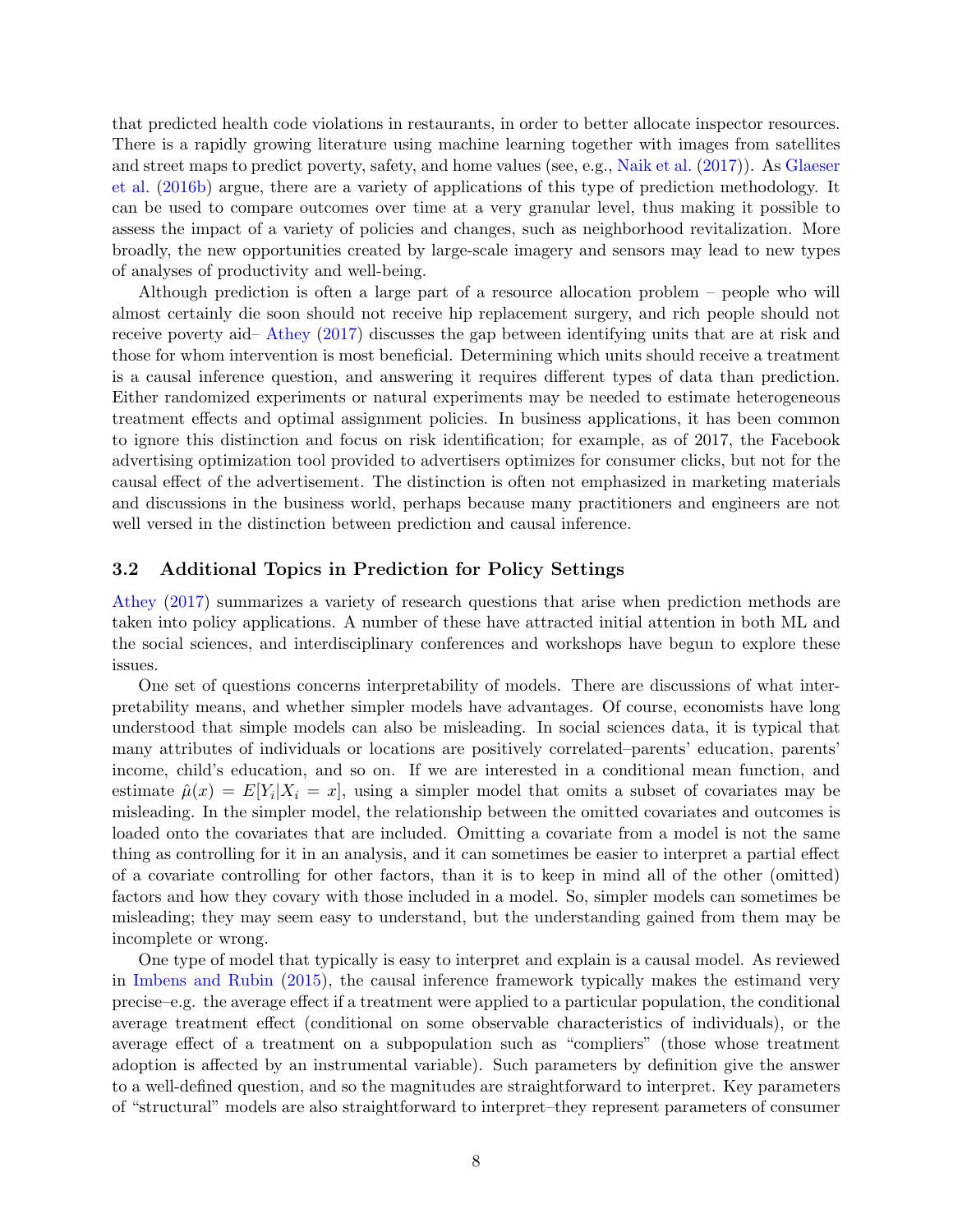utility functions, elasticities of demand curves, bidder valuations in auctions, marginal costs of firms, and so on. An area for further research concerns whether there are other ways to mathematically formalize what it means for a model to be interpretable, or to analyze empirically the implications of interpretability. [Yeomans et al.](#page-30-3) [\(2016\)](#page-30-3) study empirically a related issue of how much people trust ML-based recommender systems, and why.

Another area that has attracted a lot of attention is the question of fairness and nondiscrimination, e.g. whether algorithms will promote discrimination by gender or race when used in settings like hiring, judicial decisions, or lending. There are a number of interesting questions that can be considered. One is, how can fairness constraints be defined? What type of fairness is desired? For example, if a predictive model is used to allocate job interviews based on resumes, there are two types of errors, type I and type II. It is straightforward to show that it is in general impossible to equalize both type I and type II errors across two different categories of people (e.g. men and women), so the analyst must choose which to equalize (or both). See [Kleinberg et al.](#page-29-7) [\(2016\)](#page-29-7) for further analysis and development of the inherent tradeoffs in fairness in predictive algorithms. Overall, the literature on this topic has grown rapidly in the last two years, and we expect that as ML algorithms are deployed in more and more contexts, the topic will continue to develop. My view is that it is more likely that ML models will help make resource allocation more rather than less fair; algorithms can absorb and effectively use a lot more information than humans, and thus are less likely than humans to rely on stereotypes. To the extent that unconstrained algorithms do have undesirable distributional consequences, it is possible to constrain the algorithms. Generally, algorithms can be trained to optimize objectives under constraints, and thus it may be easier to impose societal objectives on algorithms than on subjective decisions by humans.

A third issue that arises is stability and robustness, e.g. in response to variations in samples or variations in the environment. There are a variety of related ideas in machine learning, including domain adaptation (how do you make a model trained in one environment perform well in another environment), "transfer learning," and others. The basic concern is that ML algorithms do exhaustive searches across a very large number of possible specifications looking for the best model that predicts Y based on X. The models will find subtle relationships bewteen X and Y, some of which might not be stable across time or across environments. For example, for the last few years, there may be more videos of cats with pianos than dogs with pianos. The presence of a piano in a video may thus predict cats. However, pianos are not a fundamentnal feature of cats that holds across environments, and so if a fad arises where dogs play pianos, performance of an ML algorithm might suffer. This might not be a problem for a tech firm that re-estimates its models with fresh data daily, but predictive models are often used over much longer time periods in industry. For example, credit scoring models may be held fixed, since changing them makes it hard to assess the risk of the set of consumers who accept credit offers. Scoring models used in medicine might be held fixed over many years. There are many interesting methodological issues involved in finding models that have stable performance and are robust to changing circumstances.

Another issue is that of manipulability. In the application of using mobile data to do credit scoring, a concern is that consumers may be able to maniplate the data observed by the loan provider [\(Bjorkegren and Grissen,](#page-27-4) [2015\)](#page-27-4). For example, if certain behavioral patterns help a consumer get a loan, the consumer can make it look like they have these behavioral patterns, for example visiting certain areas of a city. If resources are allocated to homes that look poor via satellite imagery, homes or villages can possibly modify the aerial appearance of their homes to make them look poorer. An open area for future research concerns how to constrain ML models to make them less prone to manipulability; [Athey](#page-26-1) [\(2017\)](#page-26-1) discusses some other examples of this.

There are also other considerations that can be brought into ML when it is taken to the field, including computational time, the cost of collecting and maintaining the "features" that are used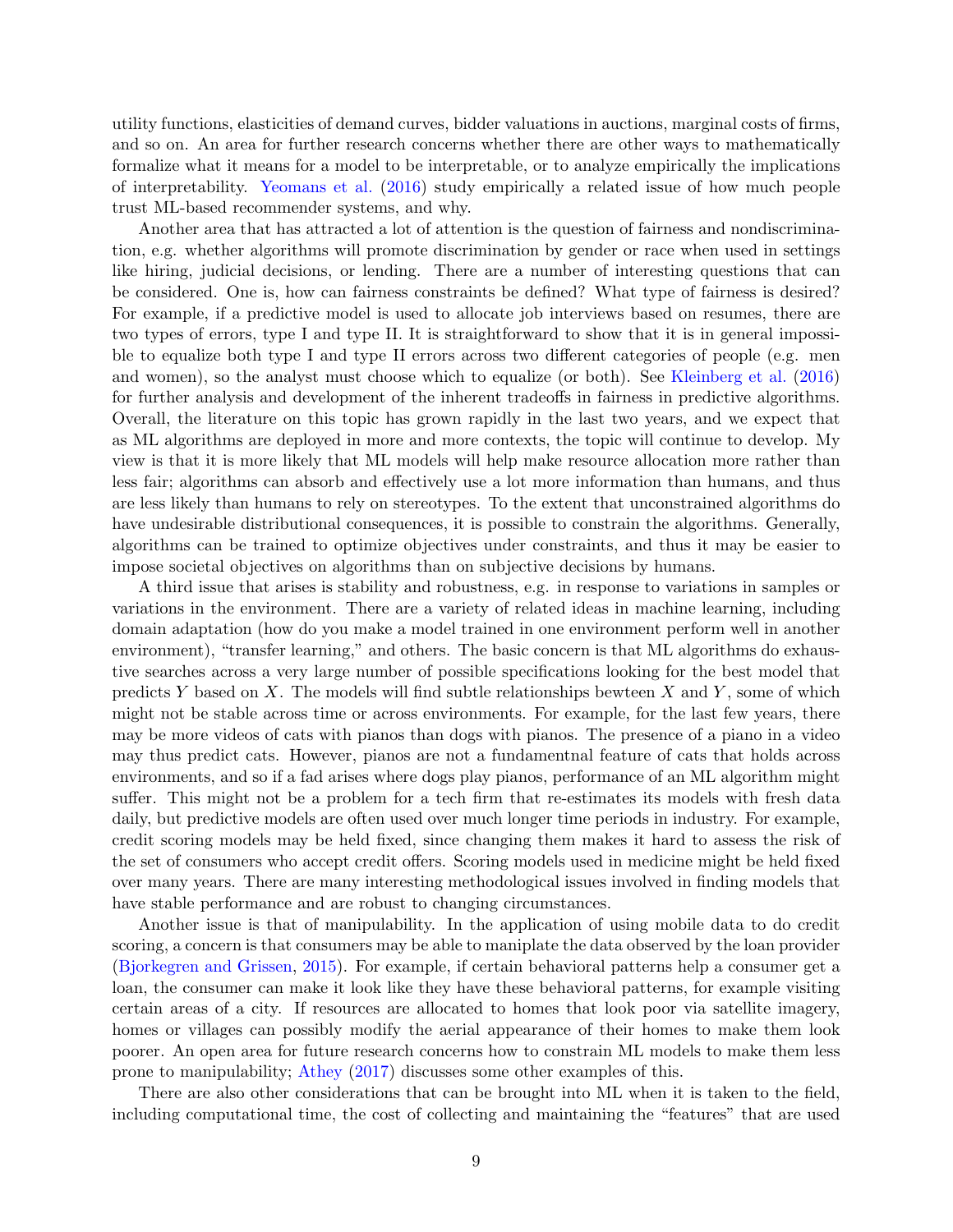in a model, and so on. For example, technology firms sometimes make use of simplified models in order to reduce the response time for real-time user requests for information.

Overall, my prediction is that social scientists (and computer scientists at the intersection with social science), particularly economists and other social scientists, will contribute heavily to defining these types of problems and concerns formally, and proposing solutions to them. This will not only provide for better implementations of ML in policy, but will also provide rich fodder for interesting research.

### 4 A New Literature on Machine Learning and Causal Inference

Despite the fascinating examples of "off-the-shelf" or slightly modified prediction methods, in general ML prediction models are solving fundamentally different problems from much empirical work in social science, which instead focuses on causal inference. A prediction I have is that there will be an active and important literature combining ML and causal inference to create new methods, methods that harness the strengths of ML algorithms to solve causal inference problems. In fact, it is easy to make this prediction with confidence, because the movement is already well underway. Here I will highlight a few examples, focusing on those that illustrate a range of themes, while emphasizing that this is not a comprehensive survey or a thorough review.

To see the difference between prediction and causal inference, imagine that you have a data set that contains data about prices and occupancy rates of hotels. Prices are easy to obtain through price comparison sites, but occupancy rates are typically not made public by hotels. Imagine first that a hotel chain wishes to form an estimate of the occupancy rates of competitors, based on publicly available prices. This is a prediction problem: the goal is to get a good estimate of occupancy rates, where posted prices and other factors (such as events in the local area, weather, and so on) are used to predict occupancy. For such a model, you would expect to find that higher posted prices are predictive of higher occupancy rates, since hotels tend to raise their prices as they fill up (using yield management software). In contrast, imagine that a hotel chain wishes to estimate how occupancy would change if the hotel raised prices across the board (that is, if it reprogrammed the yield management software to shift prices up by 5% in every state of the world). This is a question of causal inference. Clearly, even though prices and occupancy are positively correlated in a typical dataset, we would not conclude that raising prices would increase occupancy. It is well known in the causal inference literature that the question about price increases cannot be answered simply by examining historical data without additional assumptions or structure. For example, if the hotel previously ran randomized experiments on pricing, the data from these experiments can be used to answer the question. More commonly, an analyst will exploit natural experiments or instrumental variables, where the latter are variables that are unrelated to factors that affect consumer demand, but that shift firm costs and thus their prices. Most of the classic supervised ML literature has little to say about how to answer this question.

To understand the gap between prediction and causal inference, recall that the foundation of supervised ML methods is that model selection (through, e.g., cross-validation) is carried out to optimize goodness of fit on a test sample. A model is good if and only if it predicts outcomes well in a test set. In contrast, a large body of econometric research builds models that substantially reduce the goodness of fit of a model in order to estimate the causal effect of, say, changing prices. If prices and quantities are positively correlated in the data, any model that estimates the true causal effect (quantity goes down if you change price) will not do as good a job fitting a test dataset that has the same joint distribution of prices and quantities as the training data. The place where the econometric model with a causal estimate would do better is at fitting what happens if the firm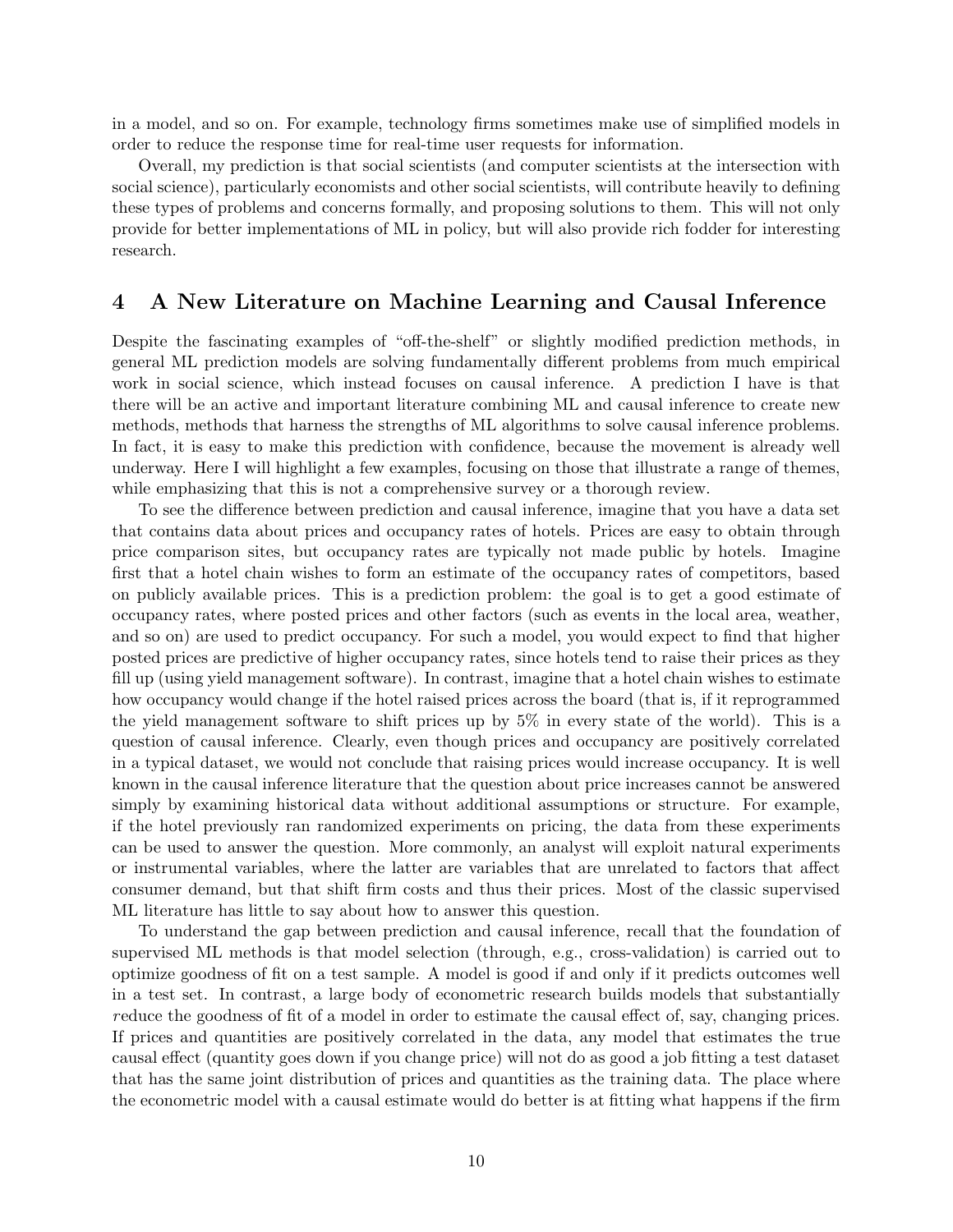actually changes prices at a given point in timeat doing counterfactual predictions when the world changes. Techniques like instrumental variables seek to use only some of the information that is in the data the clean or exogenous or experiment-like variation in pricesacrificing predictive accuracy in the current environment to learn about a more fundamental relationship that will help make decisions about changing price.

However, a new but rapidly growing literature is tackling the problem of using ML methods for causal inference. This new literature takes many of the strengths and innovations of ML methods, but applies them to causal inference. Doing this requires changing the objective function, since the ground truth of the causal parameter is not observed in any test set. Also as a consequence of the fact that the truth is not observed in a test set, statistical theory plays a more important role in evaluating models, since it is more difficult to directly assess how well a parameter estimates the truth, even if the analyst has access to an independent test set. Indeed, this discussion highlights one of the key ways in which prediction is substantially simpler than parameter estimation: for prediction problems, a prediction for a given unit (given its covariates) can be summarized in a single number, the predicted outcome, and the quality of the prediction can be evaluated on a test set without further modeling assumptions. Although the average squared prediction error of a model on a test set is a noisy estimate of the expected value of the mean squared error on a random test set (due to small sample size), the law of large numbers applies to this average and it converges quickly to the truth as the test set size increases. Since the standard deviation of the prediction error can also be easily estimated, it is straightforward to evaluate predictive models without imposing additional assumptions.

There are a variety of different problems that can be tackled with ML methods. An incomplete list of some that have gained early attention is given as follows. First, we can consider the type of identification strategy for identifying causal effects. Some that have received attention in the new ML/causal inference literature include:

- 1. Treatment randomly assigned (experimental data)
- 2. Treatment assignment unconfounded (conditional on covariates)
- 3. Instrumental variables
- 4. Panel data settings (including difference-in-difference designs)
- 5. Regression discontinuity designs
- 6. Structural models of individual or firm behavior

In each of those settings, there are different problems of interest:

- 1. Estimating average treatment effects (or a low-dimensional parameter vector)
- 2. Estimating heterogeneous treatment effects in simple models or models of limited complexity
- 3. Estimating heterogeneous treatment effects non-parametrically
- 4. Estimating optimal treatment assignment policies
- 5. Identifying groups of individuals that are similar in terms of their treatment effects

Although the early literature is already too large to summarize all of the contributions to each combination of identification strategty and problem of interest, it is useful to observe that at this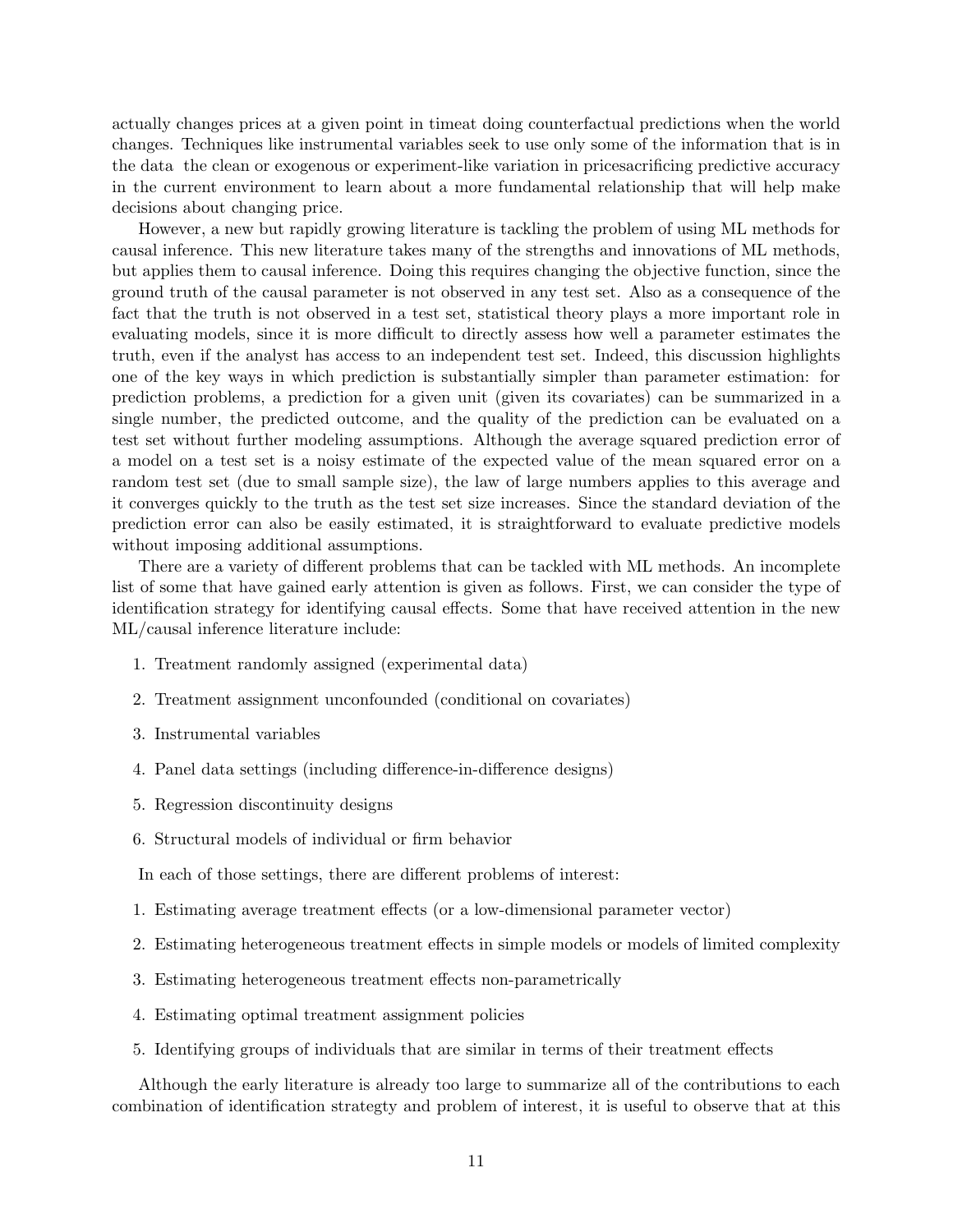point there are entries in almost all of the "boxes" associated with different identification strategies, both for average treatment effects and heterogeneous treatment effects. Here, I will provide a bit more detail on a few leading cases that have received a lot of attention, in order to illustrate some key themes in the literature.

It is also useful to observe that even though the last four problems seem closely related, they are distinct, and the methods used to solve them as well as the issues that arise are distinct. These distinctions have not traditionally been emphasized as much in the literature on causal inference, but they matter more in environments with data-driven model selection, because each has a different objective and the objective function can make a big difference in determining the selected model in ML-based models. Issues of inference are also distinct, as we will discuss further below.

#### 4.1 Average Treatment Effects

A large and important branch of the literature on causal inference focuses on estimation of average treatment effects under the unconfoundedness assumption. This assumption requires that potential outcomes (the outcomes a unit would experience in alternative treatment regimes) are independent of treatment assignment, conditional on covariates. In other words, treatment assignment is as good as random after controlling for covariates.

From the 1990s through the 2000s, a literature emerged about using semi-parametric methods to estimate average treatment effects (e.g. [Bickel et al.](#page-27-5) [\(1993\)](#page-27-5), focusing on an environment with a fixed number of covariates that is small relative to the sample size. The methods are semi-parametric in the sense that the goal is to estimate a low-dimensional parameter–in this case, the average treatment effect–without making parametric assumptions about the way in which covariates affect outcomes (e.g. [Hahn](#page-28-5) [\(1998\)](#page-28-5)). See [Imbens and Wooldridge](#page-29-8) [\(2009\)](#page-29-8); [Imbens and Rubin](#page-29-6) [\(2015\)](#page-29-6) for reviews. In the mid-2000s, Mark van der Laan and coauthors introduced and developed a set of methods called "targeted maximum likelihood" [\(van der Laan and Rubin,](#page-30-4) [2006\)](#page-30-4). The idea is that maximum likelihood is used to estimate a low-dimensional parameter vector in the presence of highdimensional nuisance parameters. The method allows the nuisance parameters to be estimated with techniques that have less well established properties or a slower convergence rate. This approach can be applied to estimate an average treatment effect parameter under a variety of identification assumptions, but importantly, it is an approach that can be used with many covariates.

An early example of the application of ML methods to causal inference in economics (see [Belloni](#page-27-6) [et al.](#page-27-6) [\(2014\)](#page-27-6) and [Chernozhukov et al.](#page-28-6) [\(2015\)](#page-28-6) for reviews) uses regularized regression as an approach to deal with many potential covariates, in an environment where the outcome model is "sparse," meaning that only a small number of covariates actually affect mean outcome (but there are many observables, and the analyst does not know which ones are important). In an environment with unconfoundedness, since some covariates are correlated with both the treatment assignment and the outcome, if the analyst does not condition on them, the omission of the confounder will lead to a biased estimate of the treatment effect. BCH propose a double-selection method based on the LASSO. The LASSO is a regularized regression procedure, where a regression is estimated using an objective function that balances in-sample goodness of fit with a penalty term that depends on the sum of the magnitude of regression coefficients. This form of penalty leads many covariates to be assigned a coefficient of zero, effectively dropping them from the regression. The magnitude of the penalty parameter is selected using cross-validation. The authors observe that if LASSO is used in a regression of the outcome and both the treatment indicator and other covariates, the coefficient on the treatment indicator will be a biased estimate of the treatment effect, because confounders that have a weak relationship with the outcome but a strong relationship with the treatment assignment may be zeroed out by an algorithm whose sole objective is to select variables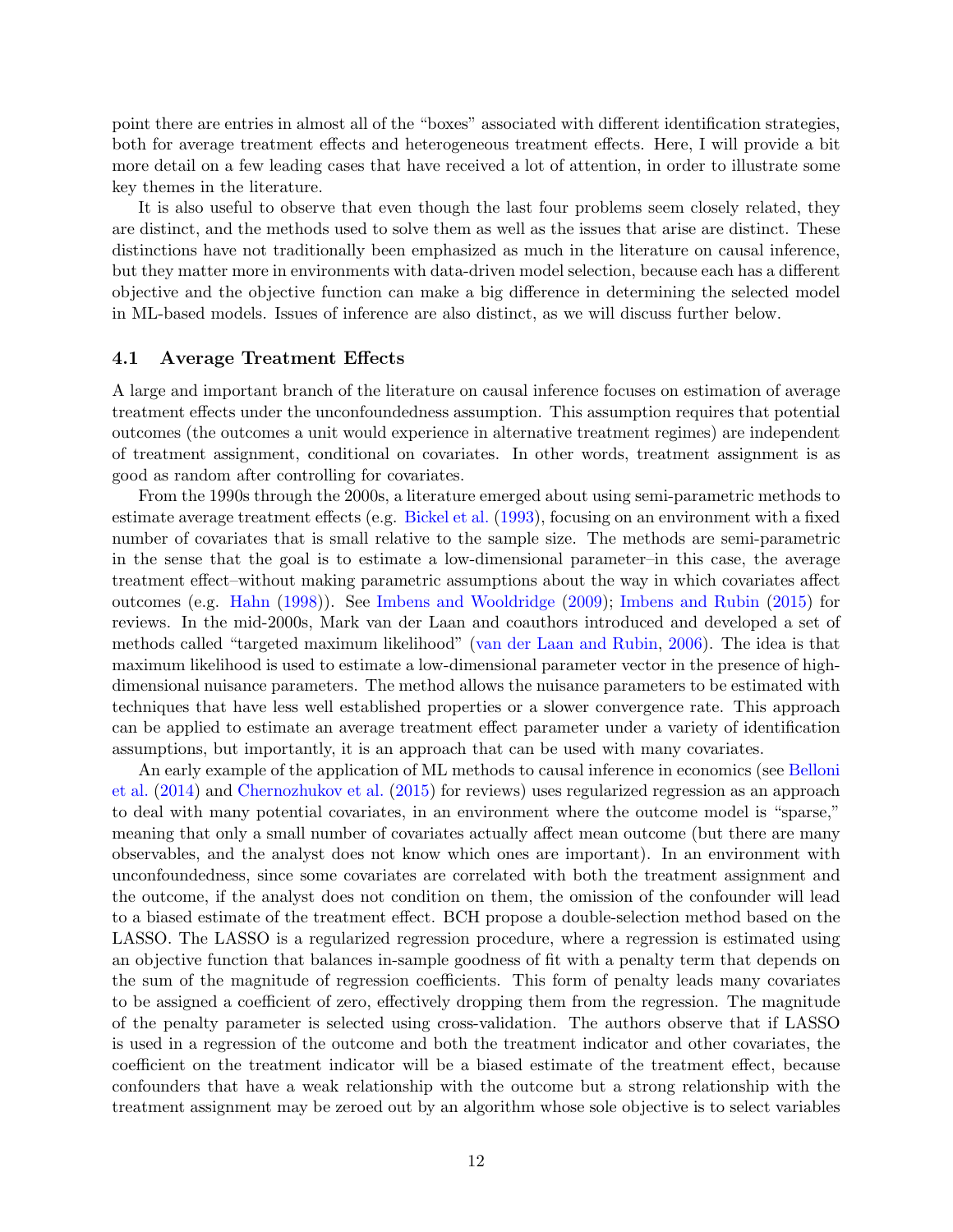that predict outcomes.

A variety of other methods have been proposed for combining machine learning and traditional econometric methods for estimating average treatment effects under the unconfoundedness assumption. [Athey et al.](#page-27-7) [\(2016c\)](#page-27-7) propose using a method they refer to as "residual balancing," building on work on balancing weights by [Zubizarreta](#page-30-5) [\(2015\)](#page-30-5). Their approach is similar to a "doubly-robust" method for estimating average treatment effects that proceeds by taking the average of the efficient score, which involves an estimate of the conditional mean of outcomes given covariates as well as the inverse of the estimated propensity score; however, the residual balancing replaces inverse propensity score weights with weights obtained using quadratic programming, where the weights are designed to achieve balance between the treatment and control group. The conditional mean of outcomes is estimated using LASSO. The main result in the paper is that this procedure is efficient and achieves the same rate of convergence as if the outcome model was known, under a few key assumptions. The most important assumption is that the outcome model is linear and sparse, although there can be a large number of covariates and the analyst does not need to have knowledge of which ones are important. The linearity assumption, while strong, allows the key result to hold in the absence of any assumptions about the structure of the process mapping covariates to the assignment, other than overlap (propensity score bounded strictly between 0 and 1, which is required for identification of average treatment effects). No other approach has been proposed that is efficient without assumptions on the assignment model. In settings where the assignment model is complex, simulations show that the method works better than alternatives, without sacrificing much in terms of performance on simpler models. Complex assignment rules with many weak confounders arise commonly in technology firms, where complex models are used to map from a user's observed history to assignments of recommendations, advertisements, and so on.

More recently, [Chernozhukov et al.](#page-28-7) [\(2017\)](#page-28-7) propose "double machine learning," a method analogous to [Robinson](#page-30-6) [\(1988\)](#page-30-6), using a semi-parametric residual-on-residual regression as a method for estimating average treatment effects under unconfoundedness. The idea is to run a non-parametric regression of outcomes on covariates, and a second non-parametric regression of the treatment indicator on covariates; then, the residuals from the first regression are regressed on the residuals from the second regression. In [Robinson](#page-30-6) [\(1988\)](#page-30-6), the non-parametric estimator was a kernel regression; the more recent work establishes that any ML method can be used for the non-parametric regression, so long as it is consistent and converges at the rate  $n^{\frac{1}{4}}$ .

A few themes are common to the latter two approaches. One is the importance of building on the traditional literature on statistical efficiency, which provides strong guidance on what types of estimators are likely to be successful, as well as the particular advantages of doubly robust methods for average treatment effect estimation. A second theme is that orthogonalization can work very well in practice–using machine learning to estimate flexibly the relationship between outcomes and treatment indicators, and covariates–and then estimating average treatment effects using residualized outcomes and/or residualized treatment indicators. The intuition is that in high dimensions, mistakes in estimating nuisance parameters are likely, but working with residualized variables makes the estimation of the average treatment effect orthogonal to errors in estimating nuisance parameters. I expect that this insight will continue to be utilized in the future literature.

#### 4.2 Heterogeneous Treatment Effects and Optimal Policies

Another area of active research concerns the estimation of heterogeneity in treatment effects, where here we refer to heterogeneity with respect to observed covariates. For example, if the treatment is a drug, we can be interested in how the drug's efficacy varies with individual characteristics. [Athey](#page-27-8)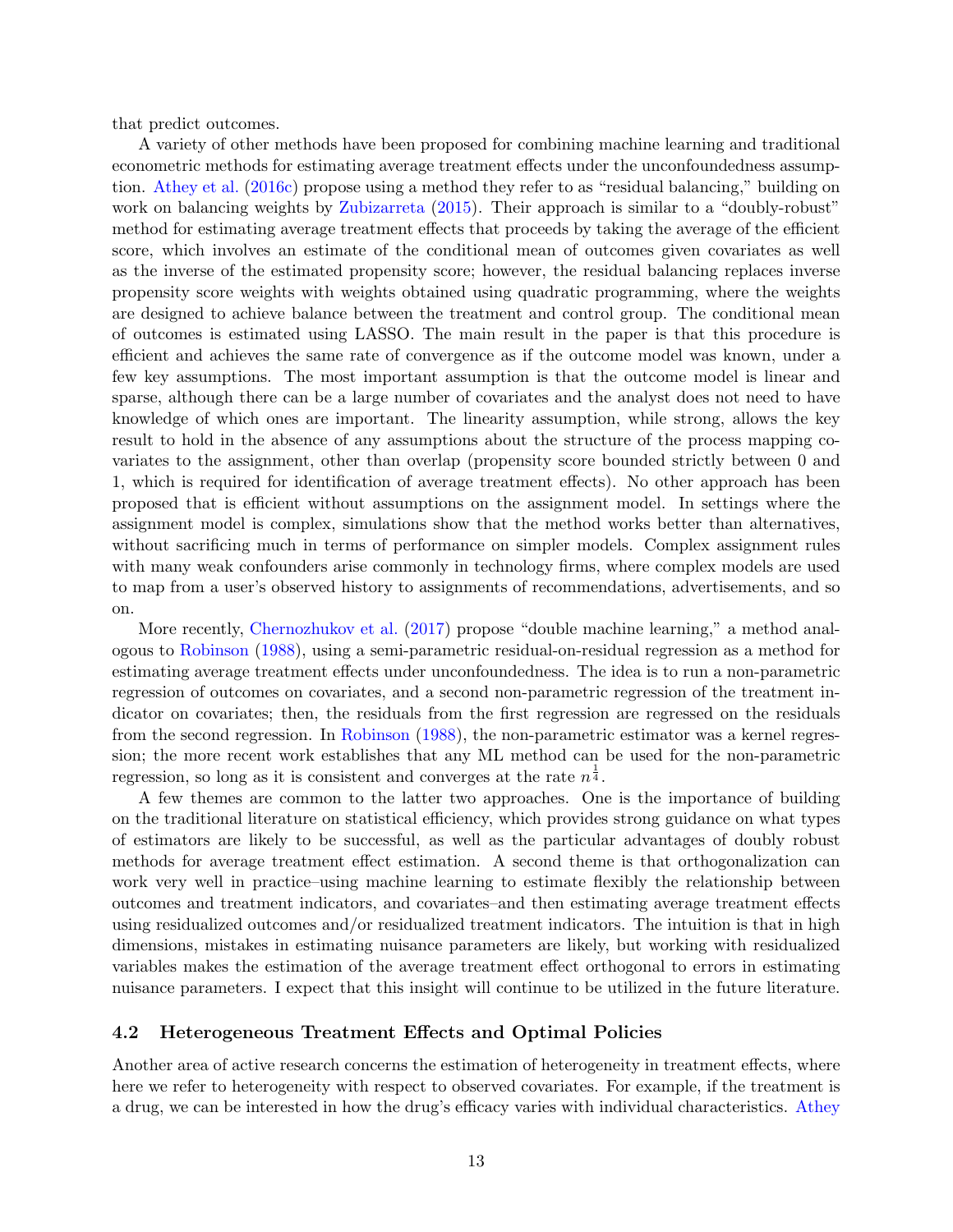[and Imbens](#page-27-8) [\(2017\)](#page-27-8) provides a more detailed review of a variety of questions that can be considered relating to heterogeneity; we will focus on a few here.

Treatment effect heterogeneity can be of interest either for basic scientific understanding (that can be used to design new policies or understand mechanisms), or as a means to the end of estimating treatment assignment policies that map from a user's characteristics to a treatment.

Starting with basic scientific understanding of treatment effects, another question concerns whether we wish to discover simple patterns of heterogeneity, or whether a fully nonparametric estimator for how treatment effects vary with covariates is desired. One approach to discovering simpler patterns is provided by [Athey and Imbens](#page-26-2) [\(2016\)](#page-26-2). This paper proposes to create a partition of the covariate space, and then estimate treatment effects in each element of the partition. The splitting rule optimizes for finding splits that reveal treatment effect heterogeneity. The paper also proposes sample splitting as a way to avoid the bias inherent in using the same data to discover the form of heterogeneity, and to estimate the magnitude of the heterogeneity. One sample is used to construct the partition, while a second sample is used to estimate treatment effects. In this way, the confidence intervals built around the estimates on the second sample have nominal coverage no matter how many covariates there are. The intuition is that since the partition is created on an independent sample, the partition used is completely unrelated to the realizations of outcomes in the second sample. In addition, the procedure used to create the partition penalizes splits that increase the variance of the estimated treatment effects too much. This, together with cross-validation to select tree complexity, ensures that the leaves don't get too small, and thus the confidence intervals have nominal coverage.

There have already been a wide range of applications of "causal trees" in applications ranging from medicine to economic field experiments. The methods allow the researcher to discover forms of heterogeneity that were not specified in a pre-analysis plan, without invalidating confidence intervals. The method is also easily "interpretable," in that for each element of the partition, the estimator is a traditional estimate of a treatment effect. However, it is important for researchers to recognize that just because, say, three covariates are used to describe an element of a partition (e.g. male individuals with income between \$100,000 and \$120,000 and 15 to 20 years of schooling), the average of all values of covariates will vary across partition elements. So, it is important not to draw conclusions about what covariates are not associated with treatment effect heterogeneity. This paper builds on earlier work on "model-based recursive partitioning [\(Zeileis et al.,](#page-30-7) [2008\)](#page-30-7), which looked at recursive partitioning for more complex models (general models estimated by maximum likelihood), but did not provide statistical properties (nor suggest the sample splitting which is a focus of [Athey and Imbens](#page-26-2) [\(2016\)](#page-26-2)). [Asher et al.](#page-26-3) [\(2016\)](#page-26-3) provide another related example of building classification trees for heterogeneity in GMM models.

In some contexts, a simple partition of the covariate space is most useful. In other contexts, it is desirable to have a fully non-parametric estimate of how treatment effects vary with covariates. In the traditional econometrics literature, this could be accomplished through kernel estimation or matching techniques; these methods have well-understood statistical properties. However, even though they work well in theory, in practice matching methods and kernel methods break down when there are more than a handful of covariates.

In [Wager and Athey](#page-30-8) [\(2017\)](#page-30-8), we introduce the idea of a "causal forest." Essentially, a causal forest is the average of a lot of causal trees, where trees differ from one another due to subsampling. Conceptually, a causal forest can be thought of as a version of a nearest neighbor matching method, but one where there is a data-driven approach to determine which dimensions of the covariate space are important to match on. The main technical results in this paper establish the first asymptotic normality results for random forests used for prediction; this result is then extended to causal inference. We also propose an estimator for the variance and prove its consistency, so that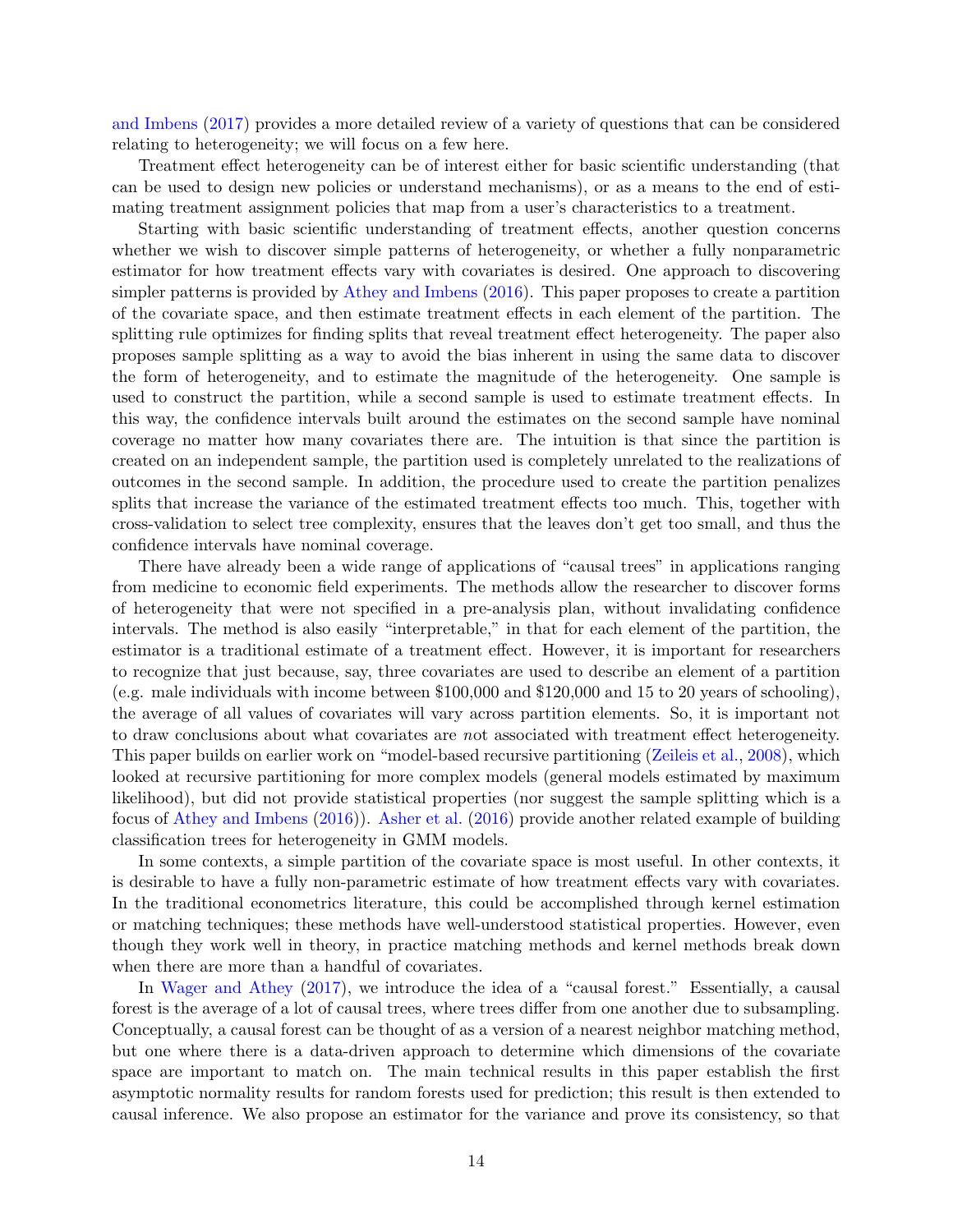confidence intervals can be constructed.

A key requirement for our results about random forests is that each individual tree is "honest," that is, we use different data to construct a partition of the covariate space from the data used to estimate treatment effects within the leaves. That is, we use sample splitting, similar to [Athey and](#page-26-2) [Imbens](#page-26-2) [\(2016\)](#page-26-2). In the context of a random forest, all of the data is used for both "model selection" and estimation, as an observation that is in the partition-building subsample for one tree may be in the treatment effect estimation sample in another tree.

[Athey et al.](#page-27-9) [\(2017e\)](#page-27-9) extended the framework to analyze nonparametric parameter heterogeneity in any model where the parameter of interest can be estimated via GMM. The idea is that the random forest is used to construct a series of trees. Rather than estimating a model in the leaves of every tree, the algorithm instead extracts the weights implied by the forest. In particular, when estimating treatment effects for a particular value of  $X$ , we estimate a "local GMM" model, where observations close to  $X$  are weighted more heavily. How heavily? The weights are determined by the fraction of time an observation ended up in the same leaf during the forest creation stage. A subtlety in this project is that it is difficult to design general purpose, computationally light-weight "splitting rules" for constructing partitions according to the covariates that predict parameter heterogeneity. We provide a solution to that problem, and also provide a proof of asymptotic normality of estimates as well as an estimator for confidence intervals. The paper highlights the case of instrumental variables, and how the method can be used to find heterogeneity in treatment effect parameters estimated with instrumental variables. An alternative approach to estimating parameter heterogeneity in instrumental variables models was proposed by [Hartford et al.](#page-28-8) [\(2016\)](#page-28-8), who use an approach based on neural nets. General nonparametric theory is more challenging for neural nets.

The method of [Athey et al.](#page-27-9) [\(2017e\)](#page-27-9), "generalized random forests," can be used as an alternative to "traditional" methods such as local generalized method of moments or local maximum likelihood [\(Tibshirani and Hastie,](#page-30-9) [1987\)](#page-30-9). Local methods such as local linear regression typically target a particular value of covariates, and use a kernel weighting function to weight nearby observations more heavily when running a regression. The insight in [Athey et al.](#page-27-9) [\(2017e\)](#page-27-9) is that the random forest can be re-interpreted as a method to generate a weighting function, and the forest-based weighting function can substitute for the kernel weighting function in a local linear estimation procedure. The advantages of the forest weighting function are that is data-adaptive as well as model-adaptive. It is data-adaptive in that covariates that are important for heterogeneity in parameters of interest are given more importance in determining what observations are "nearby." It is model-adaptive in that it focuses on heterogeneity in parameter estimates in a given model, rather than hetereogeneity in predicting the conditional mean of outcomes, as in a traditional regression forest.

The insight of [Athey et al.](#page-27-9) [\(2017e\)](#page-27-9) is more general and I expect it to reappear in other papers in this literature: anyplace in traditional econometrics where a kernel function might have been used, ML methods that perform better than kernels in practice may be substituted. However, the statistical and econometric theory for the new methods needs to be established in order to ensure that the ML-based procedure has desired properties such as asymptotic normality of parameter estimates. [Athey et al.](#page-27-9) [\(2017e\)](#page-27-9) does this for their generalized random forests for estimating heterogeneity in parameter estimates, and [Hartford et al.](#page-28-8) [\(2016\)](#page-28-8) use neural nets instead of kernels for semi-parametric instrumental variables; [Chernozhukov et al.](#page-28-7) [\(2017\)](#page-28-7) does this for their generalization of [Robinson](#page-30-6) [\(1988\)](#page-30-6) semi-parametric regression models.

There are also other possible approaches to estimating conditional average treatment effects when the structure of the heterogeneity is assumed to take a simple form, or when the analyst is willing to understand treatment effects conditioning only on a subset of covariates rather than attempting to condition on all relevant covariates. Targeted maximum likelihood [\(van der Laan and](#page-30-4)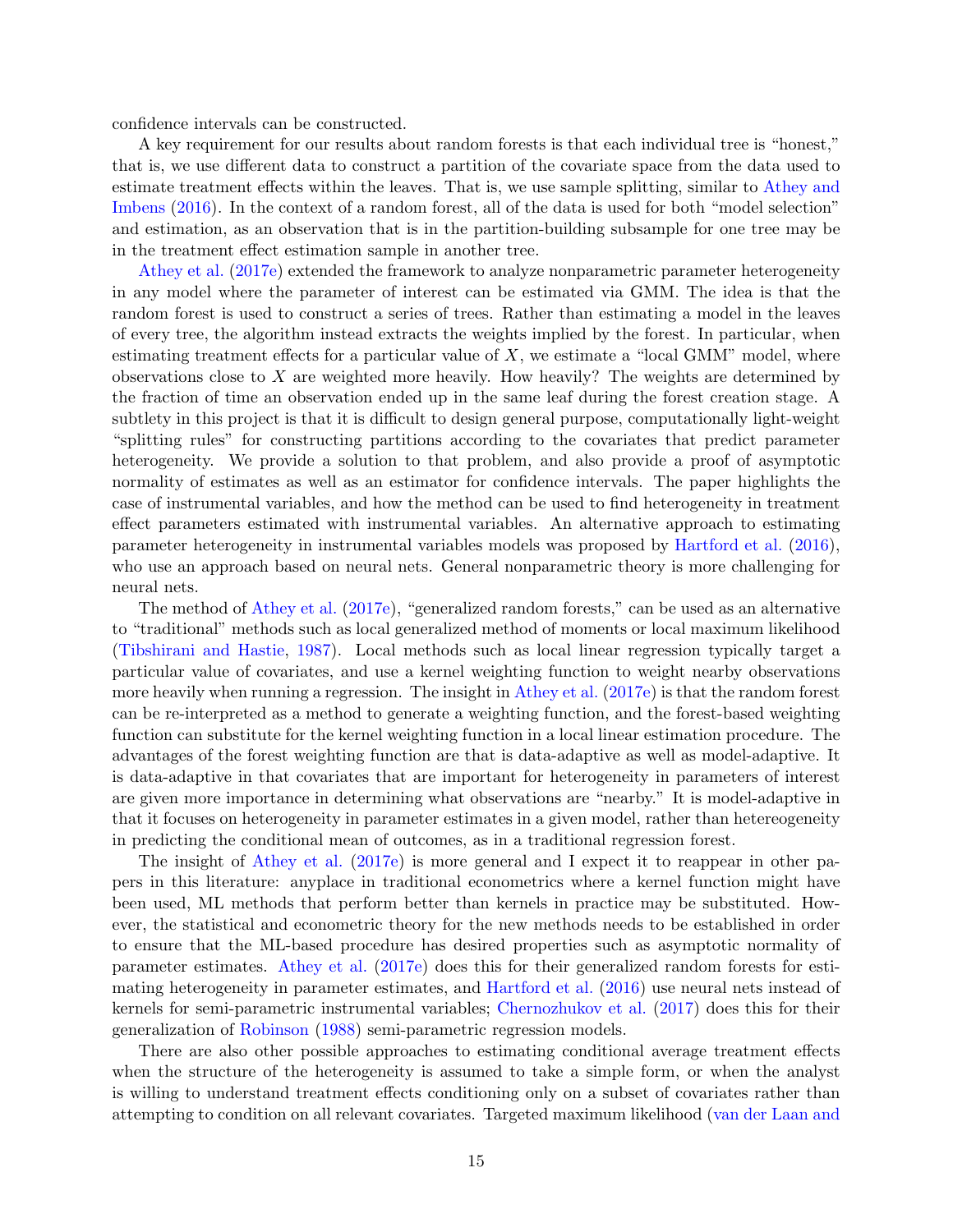[Rubin,](#page-30-4) [2006\)](#page-30-4) is one approach to this; more recently, [Imai et al.](#page-29-9) [\(2013\)](#page-29-9) proposed using LASSO to uncover heterogeneous treatment effects, while Künzel et al. [\(2017\)](#page-29-10) proposes an ML approach using "meta-learners." It is important to note, however, that if there is insufficient data to estimate the impact of all relevant covariates, a model such as LASSO will tend to drop covariates (and their interactions) that are correlated with other included covariates, so that the included covariates "pick up" the impact of omitted covariates.

Finally, a motivating goal for understanding treatment effects is estimating optimal policy functions, that is, functions that map from the observable covariates of individuals to policy assignments. This problem has been recently studied in economics by, e.g., [Kitagawa and Tetenov](#page-29-11) [\(2015\)](#page-29-11), who focus on estimating the optimal policy from a class of potential policies of limited complexity. The goal is to select a policy function to minimize the loss from failing to use the (infeasible) ideal policy, referred to as the "regret" of the policy. Despite the general lack of research about causal inference in the ML literature, the topic of optimal policy estimation has received some attention. However, most of the ML literature focuses on algorithmic innovations, and does not exploit insights from the causal inference literature. An exception is that a line of research has incorporated the idea of propensity score weighting or doubly robust methods, although often without much reference to the statistics and econometrics literature. Examples of papers from the ML literature focused on policy learning include [Strehl et al.](#page-30-10) [\(2010\)](#page-30-10); [Dudik et al.](#page-28-9) [\(2011\)](#page-28-9); [Li et al.](#page-29-12) [\(2012\)](#page-29-12); [Dudik et al.](#page-28-10) [\(2014\)](#page-28-10); [Li et al.](#page-29-13) [\(2014\)](#page-29-13); [Swaminathan and Joachims](#page-30-11) [\(2015\)](#page-30-11); [Jiang and Li](#page-29-14) [\(2016\)](#page-29-14); [Thomas and Brunskill](#page-30-12) [\(2016\)](#page-30-12); [Kallus](#page-29-15) [\(2017\)](#page-29-15). One type of result in that literature establishes bounds on the regret of the algorithm. In [Athey and Wager](#page-27-10) [\(2017\)](#page-27-10), we show how bringing in insights from semi-parametric efficiency theory allows us to establish a tighter "regret bound" than the existing literature, thus narrowing down substantially the set of algorithms that might achieve the regret bound. This highlights the fact that the econometric theory literature has added value that has not been fully exploited in ML. Another unrelated observation is that, perhaps surprisingly, the econometrics of the problem of estimating optimal policy functions within a class of potential policies of limited complexity is quite different from the problem of estimating conditional average treatment effects, although of course the problems are related.

### 4.3 Contextual Bandits: Estimating Optimal Policies using Adaptive Experimentation

Above, I reviewed methods for estimating optimal policies mapping from individual covariates to treatment assignments. A growing literature based primarily in ML studies the problem of "bandits," which are algorithms that actively learn about which treatment is best. Online experimentation works yields large benefits when the setting is such that it is possible to quickly measure outcomes, and when there are many possible treatments. In the basic bandit problem when all units have identical covariates, the problem of "online experimentation," or "multi-armed bandits," asksthe question, how can experiments be designed to assign individuals to treatments as they arrive, using data from earlier individuals to determine the probabilities of assigning new individuals to each treatment, balancing the need for exploration against the desire for exploitation. That is, bandits balance the need to learn against the desire to avoid giving individuals suboptimal treatments. This type of online experimentation has been shown to yield reliable answers orders of magnitude faster than traditional randomized controlled trials in cases where there are many possible treatments (see e.g. [Scott](#page-30-13) [\(2010\)](#page-30-13)); the gain comes from the fact that treatments that are doing badly are effectively discarded, so that newly arriving units are instead assigned to the best candidates. When the goal is to estimate an optimal policy, it is not necessary to continue to allocate units to treatments that are fairly certain not to be optimal. Further, it is also not important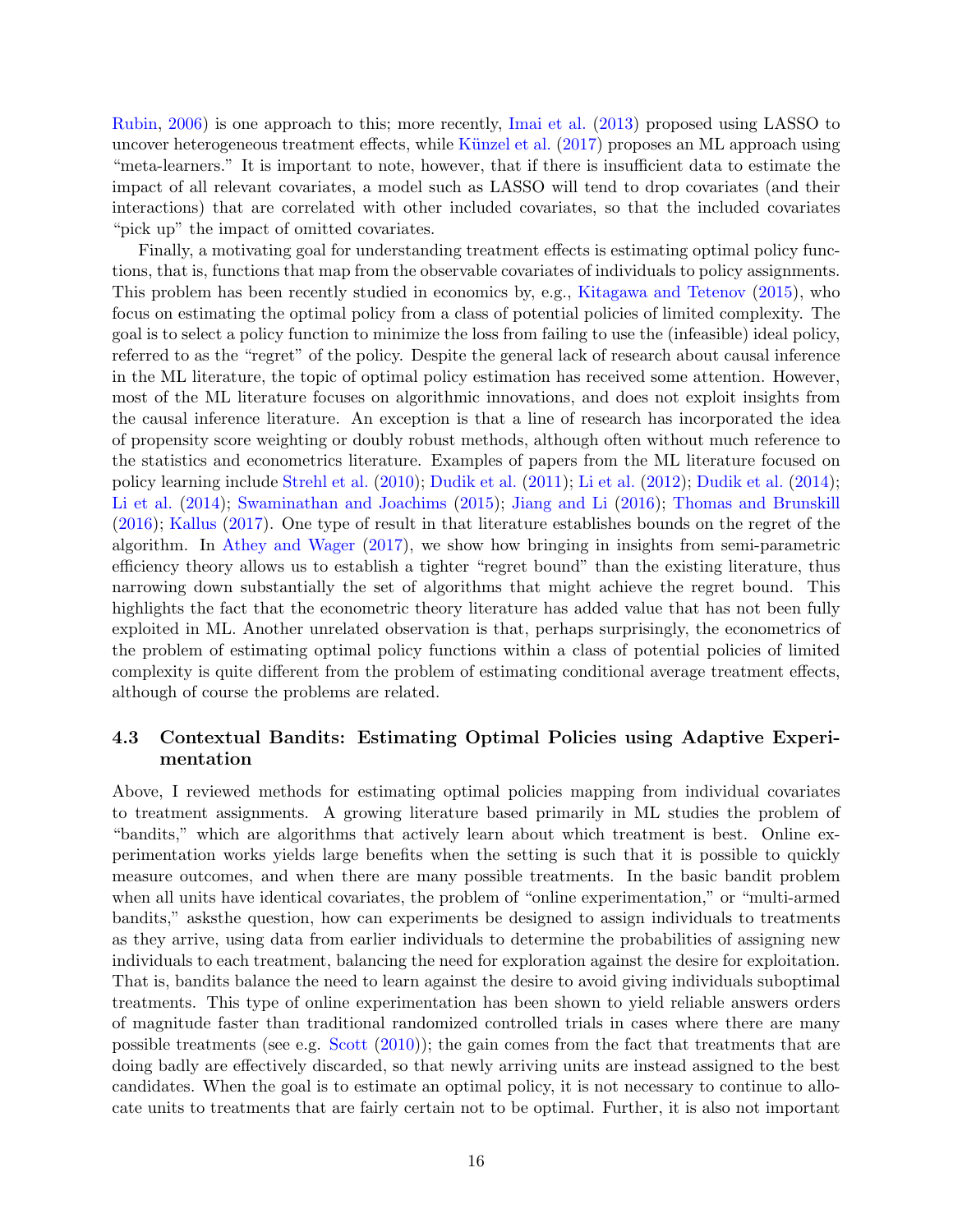from the perspective of expected payoffs to statistically distinguish two very similar treatments. The literature has developed a number of heuristics for managing the explore-exploit tradeoff; for example, "Thompson sampling" allocates units to treatment arms in proportion to the estimated probability that each treatment arm is the best.

There is much less known about the setting where individuals have observed attributes, in which case the goal is to construct and evaluate personalized treatment assignment policies. This problem has been termed the "contextual bandit" problem, since treatment assignments are sensitive to the "context" (in this case, user characteristics). At first, the problem seems very challenging, because the space of possible policies is large and complex (each policy maps from user characteristics to the space of possible treatments). However, if the returns to each of the actions can be estimated as a function of individual attributes, a policy can be constructed by finding the action whose return is estimated to be highest, balanced against the need for exploration. Although there are a number of proposed methods for the contextual bandit problem in the literature already, there is relatively little known about how to select among methods and which ones are likely to perform best in practice. For example, the literature on optimal policy estimation suggests that particular approaches to policy estimation may work better than others.

In particular, there are a variety of choices a researcher must make when selecting a contextual bandit algorithm. These include the choice of the model that maps user characteristics to expected outcomes (where the literature has considered alternatives such as Ridge regression [\(Li et al.,](#page-29-16) [2010\)](#page-29-16), ordinary least squares (OLS) [\(Goldenshluger and Zeevi,](#page-28-11) [2013\)](#page-28-11), generalized linear model (GLM) [\(Li et al.,](#page-29-17) [2017\)](#page-29-17), LASSO [\(Bastani and Bayati,](#page-27-11) [2015\)](#page-27-11), and random forests [\(Dimakopoulou](#page-28-12) [et al.,](#page-28-12) [2017;](#page-28-12) [Feraud et al.,](#page-28-13) [2016\)](#page-28-13)). Another choice concerns the heuristic used to balance exploration versus exploitation, with leading choices Thompson Sampling and Upper Confidence Bounds (UCB) [Chapelle and Li](#page-28-14) [\(2011\)](#page-28-14).

[Dimakopoulou et al.](#page-28-12) [\(2017\)](#page-28-12) highlights some issues that arise uniquely in the contextual bandit and that relate directly to the estimation issues that have been the focus of the literature on estimation of treatment effects [\(Imbens and Rubin,](#page-29-6) [2015\)](#page-29-6). For example, the paper highlights the comparison between non-contextual bandits, where there will be many future individuals arriving with exactly the same context (since they all share the same context), and contextual bandits, where each unit is unique. The assignment of a particular individual thus contributes to learning for the future indirectly indirectly, since the future individuals will have different contexts (characteristics). The fact that the exploration benefits the future through a model of how contexts relates to outcomes changes the problem.

This discussion highlights a further theme for the connection between ML and causal inference: estimation considerations matter even more in the "small sample" settings of contextual bandits, where the assumption is that there is not enough data available to the policy maker to estimate perfectly the optimal assignment. However, we know from the econometrics literature that the small sample properties of different estimators can vary substantially across settings [\(Imbens and](#page-29-6) [Rubin,](#page-29-6) [2015\)](#page-29-6), making it clear that the best contextual bandit approach is likely to also vary across settings.

#### 4.4 Robustness and Supplementary Analysis

In a recent review paper, [Athey and Imbens](#page-27-8) [\(2017\)](#page-27-8) highlights the importance of "supplementary analyses" for establishing the credibility of causal estimates in environments where crucial assumptions are not directly testable without additional information. Examples of supplementary analyses include placebo tests, whereby the analyst assses whether a given model is likely to find evidence of treatment effects even at times where no treatment effect should be found. One type of sup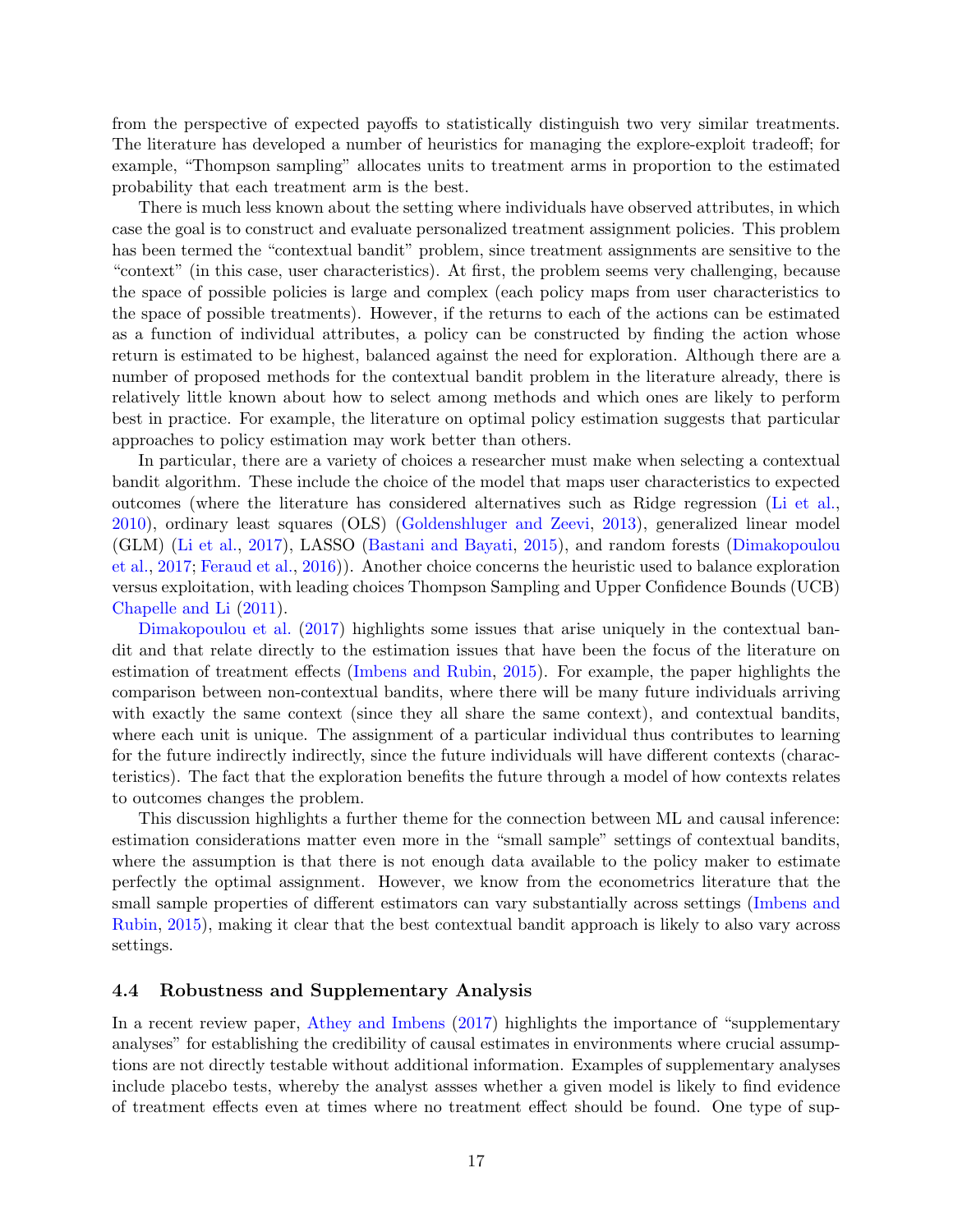plementary analysis is a robustness measure. [Athey and Imbens](#page-26-4) [\(2015\)](#page-26-4) proposes to use ML-based methods to develop a range of different estimates of a target parameter (e.g. a treatment effect), where the range is created by introducing interaction effects between model parameters and covariates. The robustness measure is defined as the standard deviation of parameter estimates across model specifications. This paper provides one possible approach to ML-based robustness measures, but I predict that more approaches will develop over time as ML methods become more popular.

Another type of ML-based supplementary analysis, proposed by [Athey et al.](#page-27-12) [\(2017c\)](#page-27-12), uses MLbased methods to construct a measure of how challenging the confounding problem is in a particular setting. The proposed measure constructs an estimated conditional mean function for the outcome as well as an estimated propensity score, and then estimates the correlation between the two.

There is much more potential for supplementary analyses to be further developed; the fact that ML has well-defined, systematic algorithms for comparing a wide range of model specifications makes ML well suited for constructing additional robustness checks and supplementary analyses.

#### 4.5 Panel Data and Difference-in-Difference Models

Another commonly used approach to identifying causal effects is to exploit assumptions about how outcomes vary across units and over time in panel data. In a typical panel data setting, units are not necessarily assigned to a treatment randomly, but all units are observed prior to some units being treated; the identifying assumption is that one or more untreated units can be used to provide an estimate of the counterfactual time trend that would have occurred for the treated units in the absence of the treatment. The simplest "difference-in-difference" case involves two groups and two time periods; more broadly, panel data may include many groups and many periods. Traditional econometric models for the panel data case exploit functional form assumptions, for example, assuming that a unit's outcome in a particular time period is an additive function of a unit effect, a time effect, an independent shock. The unit effect can then be inferred for treated units in the pre-treatment period, while the time effect can be inferred from the untreated units in the periods where some units receive the treatment. Note that this structure implies that the matrix of mean outcomes (with rows associated with units and columns associated with time) has a very simple structure: it has rank two.

There have been a few recent approaches bringing ML tools to the panel data setting. [Doud](#page-28-15)[chenko and Imbens](#page-28-15) [\(2016\)](#page-28-15) develop an approach inspired by synthetic controls (pioneered by [Abadie](#page-26-5) [et al.](#page-26-5) [\(2010\)](#page-26-5)), where a weighted average of control observations is used to construct the counterfactual untreated outcomes for treated units in treated periods. [Doudchenko and Imbens](#page-28-15) [\(2016\)](#page-28-15) propose using regularized regression to determine the weights, with the penalty parameter selected via cross-validation.

#### 4.5.1 Factor Models and Matrix Completion

Another way to think about causal inference in a panel data setting is to consider a matrix completion problem; [Athey et al.](#page-27-13) [\(2017a\)](#page-27-13) propose taking such a perspective. In the ML literature, a matrix completion problem is one where there is an observed matrix of data (in our case, units and time periods), but some of the entries are missing. The goal is to provide the best possible prediction of what those entries should be. For the panel data application, we can think of the units and time periods where the units are treated as the missing entries, since we dont observe the counterfactual outcomes of those units in the absence of the treatment (this is the key bit of missing information for estimating the treatment effect).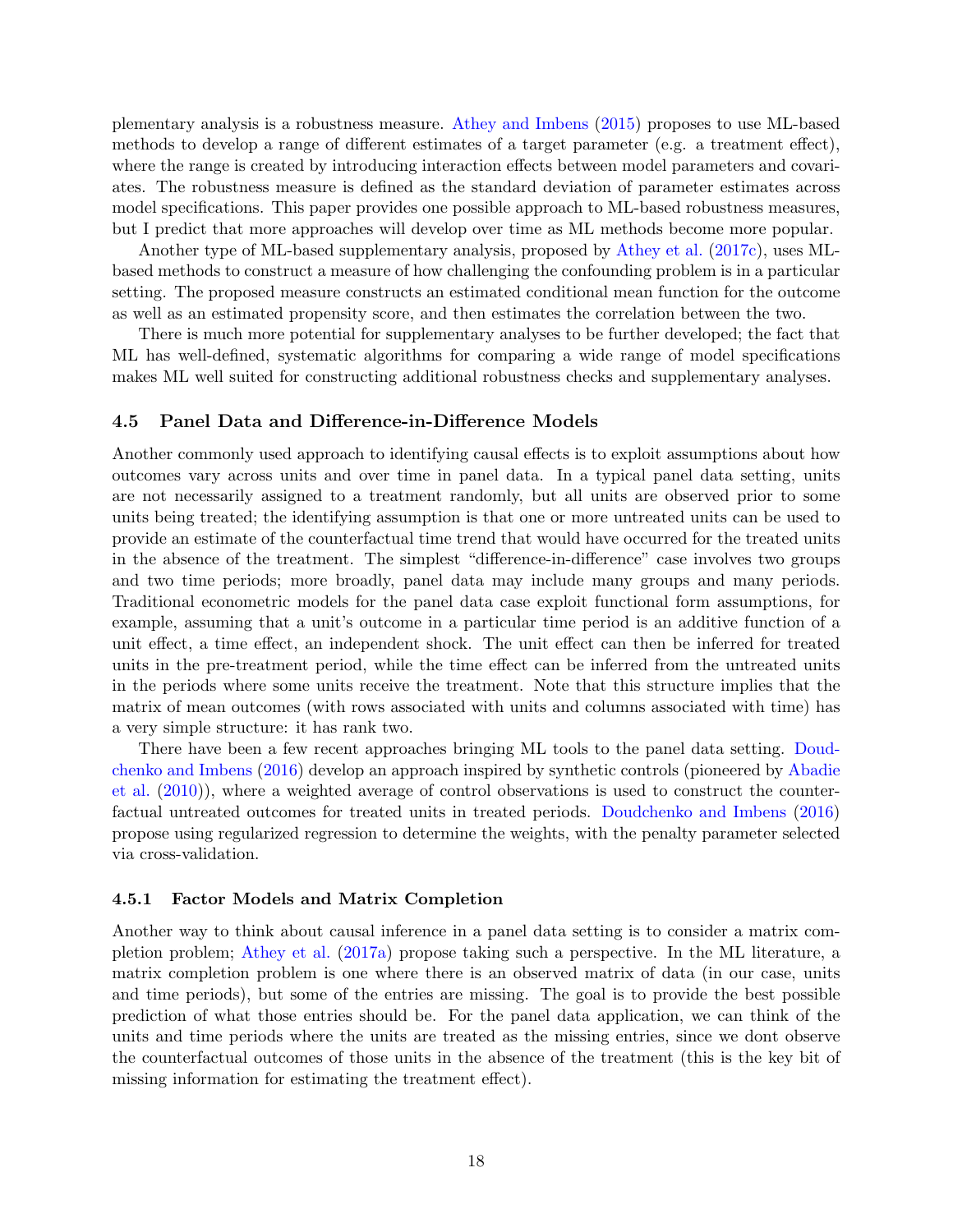[Athey et al.](#page-27-13) [\(2017a\)](#page-27-13) propose using a matrix version of regularized regression to find a matrix that well approximates the matrix of untreated outcomes (a matrix that has missing elements corresponding to treated units and periods). Recall that LASSO regression minimizes sum of squared errors in sample, plus a penalty term that is proportional to the sum of the magnitudes of the coefficients in the regression. We propose matrix regression that minimizes the sum of squared errors of all elements of the matrix, plus a penalty term proportional to the nuclear norm of the matrix. The nuclear norm is the sum of absolute values of the singular values of the matrix. A matrix that has a low nuclear norm is well approximated by a low rank matrix.

How do we interpret the idea that a matrix can be well approximated by a low rank matrix? A low rank matrix can be "factored" into the product of two matrices. In the panel data case, we can interpret such a factorization as incorporating a vector of latent characteristics of for each unit and a vector of latent characteristics of each period. The outcome of a particular unit in a particular period, if untreated, is approximately equal to the inner product of the unit's characteristics and the period characteristics. For example, if the data concerned employment at the county level, we can think of the counties as having outcomes that depend on the share of employment in different industries, and then each industry has common shocks in each period. So a county's latent characteristic would be the vector of industry shares, and the time characteristics would be industry shocks in a given period.

[Athey et al.](#page-27-13) [\(2017a\)](#page-27-13) show that the matrix completion approach reduces to commonly employed techniques in the econometrics literature when the assumptions needed for those approaches hold, but the matrix completion approach is able to model more complex patterns in the data, while allowing the data (rather than the analyst) to indicate whether time-series patterns within units, or cross-sectional patterns within a period, or a more complex combination, are more useful for predicting counterfactual outcomes.

The matrix completion approach can be linked to a literature that has grown in the last two decades in time series econometrics on factor models (see, e.g., [Bai et al.](#page-27-14) [\(2008\)](#page-27-14) for a review). The matrix factorization approach is similar, but rather than assuming that the true model has a fixed but unknown number of factors, the matrix completion approach simply looks for the best fit while penalizing the norm of the matrix. The matrix is well approximated by one with a small number of factors, but does not need to be exactly represented that way. [Athey et al.](#page-27-13) [\(2017a\)](#page-27-13) describe a number of advantages of the matrix completion approach, and also show that it performs better than existing panel data causal inference approaches in a range of settings.

#### 4.6 Factor Models and Structural Models

Another important area of connection between machine learning and causal inference concerns more complex structural models. For decades, scholars working at the intersection of marketing and economics have built structural models of consumer choice, sometimes in dynamic environments, and used Bayesian estimation to estimate the model, often Markov Chain Monte Carlo. Recently, the ML literature has developed a variety of techniques that allow similar types of Bayesian models to be estimated at larger scale. These have been applied to settings such as textual analysis and consumer choices of, e.g., movies at Netflix. See, e.g., [Blei et al.](#page-27-15) [\(2003a\)](#page-27-15) and [Blei and M.](#page-27-16) [\(2012\)](#page-27-16). I expect to see much closer synergies between these two literatures in the future. For example, [Athey](#page-27-17) [et al.](#page-27-17) [\(2017b\)](#page-27-17) builds on models of hierarchical Poisson factorization to create models of consumer demand, where a consumer's preference over thousands of products are considered simultaneously, but the consumer's choices in each product category are independent of one another. The model reduces the dimensionality of this problem by using a lower-dimensional factor representation of a consumer's mean utility as well as the consumer's price sensitivity for each product. The paper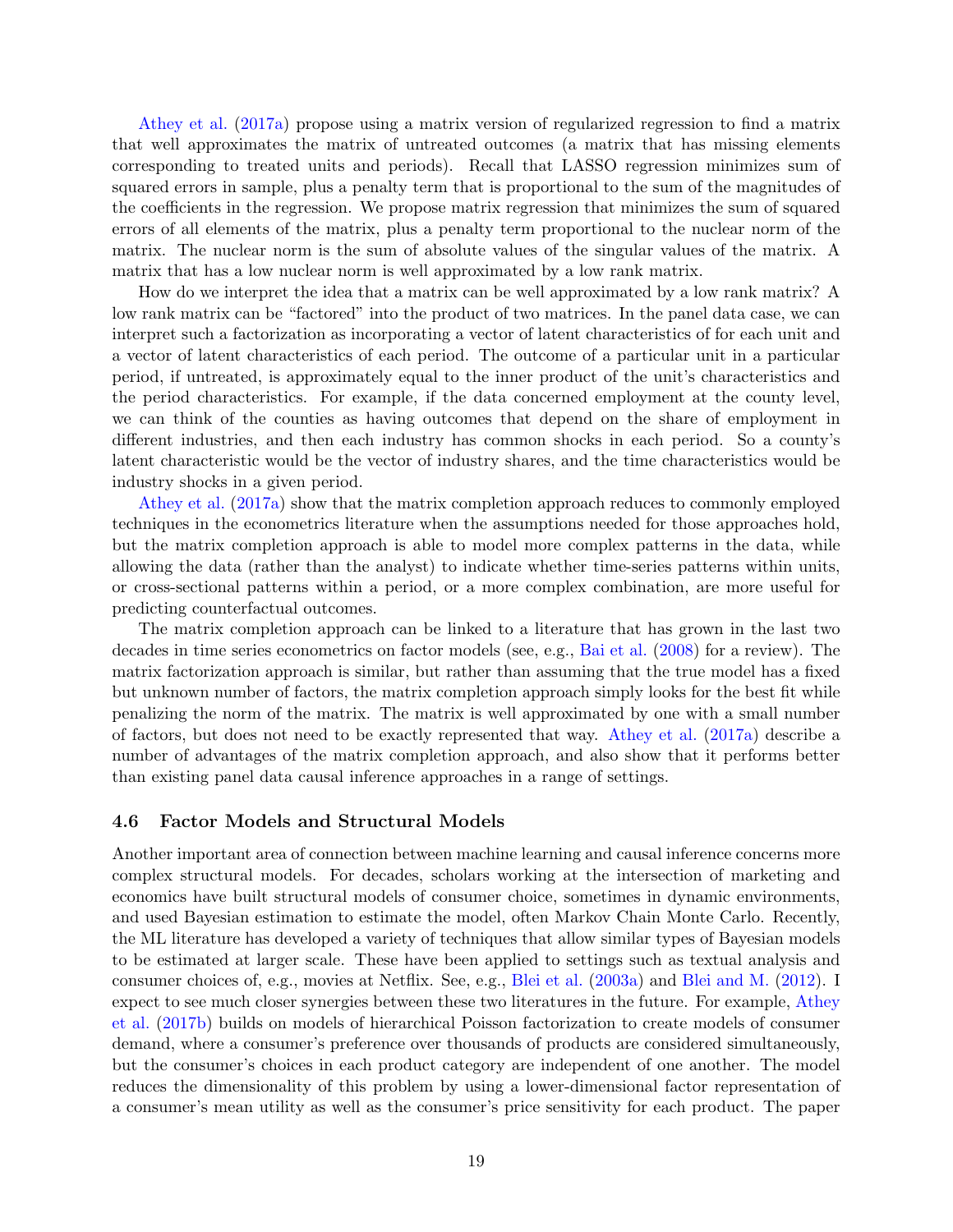establishes that substantial efficiency gains are possible by considering many product categories in parallel; it is possible to learn about a consumer's price sensitivity in one product using behavior in other products. The paper departs from the pure prediction literature in ML by evaluating and tuning the model based on how it does at predicting consumer responses to price changes, rather than simply on overall goodness of fit. In particular, the paper highlights that different models would be selected for the "goodness of fit" objective as opposed to the "counterfactual inference" objective. In order to achieve this goal, the paper analyzes goodness of fit in terms of predicting changes in demand for products before and after price changes, after providing evidence that the price changes can be treated as natural experiments after conditioning on week effects (price changes always occur mid-week). The paper also demonstrates the benefits of personalized prediction, versus more standard demand estimation methods. Thus, the paper again highlights the theme that for causal inference, the objective function differs from standard prediction.

With more scalable computational methods, it becomes possible to build much richer models with much less prior information about products. [Ruiz et al.](#page-30-2) [\(2017\)](#page-30-2) analyzes consumer preferences for bundles selected from over 5000 items in a grocery store, without incorporating information about which items are in the same category. Thus, the model uncovers whether items are substitutes or complements. Since there are  $2^{5000}$  bundles when there are 5000 products, in principle each individual consumer's utility function has 2<sup>5000</sup> parameters. Even if we restrict the utility function to have only pairwise interaction effects, there are still millions of parameters of a consumer's utility function over bundles. [Ruiz et al.](#page-30-2) [\(2017\)](#page-30-2) uses a matrix factorization approach to reduce the dimensionality of the problem, factorizing the mean utilities of the items, the interaction effects among items, and the user's price sensitivity for the items. Price and availability variation in the data allows the model to distinguish correlated preferences (some consumers like both coffee and diapers) from complementarity (tacos and taco shells are more valuable together). In order to further simplify the analysis, the model assumes that consumers are boundedly rational when they make choices, and consider the interactions among products as the consumer sequentially adds items to the cart. The alternative–that the consumer considers all  $2^{5000}$  bundles and optimizes among them–does not seem plausible. Incorporating human computational constraints into structural models thus appears to be another potential fruitful avenue at the intersection of ML and economics. In the computational algorithm for [Ruiz et al.](#page-30-2) [\(2017\)](#page-30-2), we rely on a technique called variational inference to approximate the posterior distribution, as well as the technique stochastic gradient descent (described in detail above) to find the parameters that provide the best approximation.

In another application of similar methodology, [Athey et al.](#page-27-18) [\(forthcoming\)](#page-27-18) analyzes consumer choices over lunchtime restaurants using data from a sample of several thousand mobile phone users in the San Francisco Bay Area. The data is used to identify users typical morning location, as well as their choices of lunchtime restaurants. We build a model where restaurants have latent characteristics (whose distribution may depend on restaurant observables, such as star ratings, food category, and price range), and each user has preferences for these latent characteristics, and these preferences are heterogeneous across users. Similarly, each item has latent characteristics that describe users willingness to travel to patronize the restaurant, and each user has individual-specific preferences for those latent characteristics. Thus, both users willingness to travel and their base utility for each restaurant vary across user-item pairs. To make the estimation computationally feasible, we build on the methods of [Ruiz et al.](#page-30-2) [\(2017\)](#page-30-2). We show that our model performs better than more standard competing models such as multinomial logit and nested logit models, in part due to the personalization of the estimates. We demonstrate in particular that our model performs better when predicting consumer responses to restaurant openings and closings, and we analyze how consumers re-allocate their demand after a restaurant closes to nearby restaurants versus more distant restaurants with similar characteristics. Since there are several hundred restaurant openings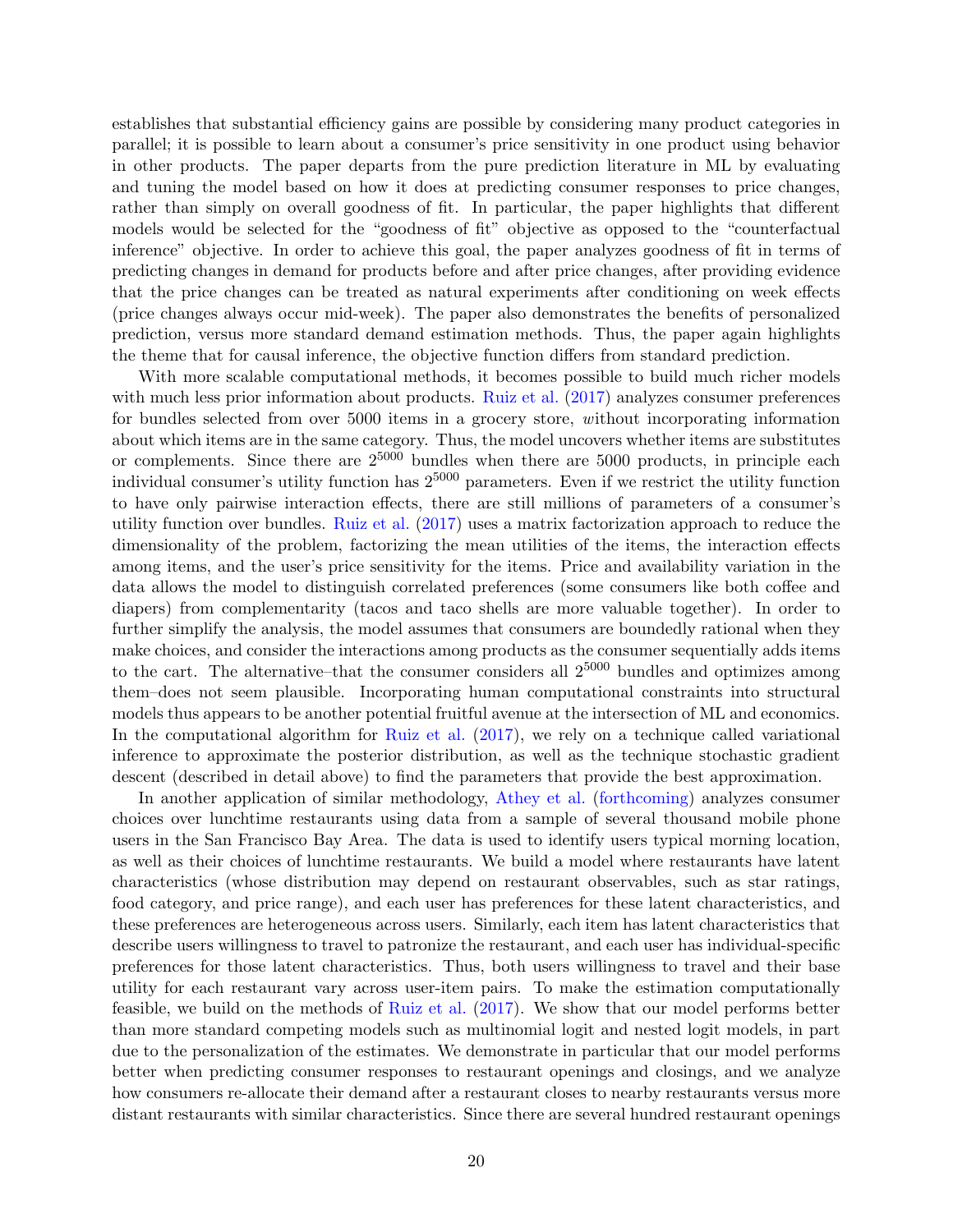and closings in the data, we are able to use the large number of "natural experiments" in the data to assess performance of the model. Finally, we show how the model can be used to analyze questions involving counterfactuals such as what type of restaurant would attract the most consumers in a given location.

Another recent paper that makes use of factorization in the context of a structural model of consumer demand is [Wan et al.](#page-30-14) [\(2017\)](#page-30-14). This paper builds a model of consumer choice that includes choices over categories, purchases within a category, and quantity to purchase. The model allows for individual heterogeneity in preferences, and uses factorization techniques to estimate the model.

# 5 Broader Predictions About the Impact of Machine Learning on Economics

My prediction is that there will be substantial changes in how empirical work is conducted; indeed, it is already happening, and so this prediction already can be made with a high degree of certainty. I predict that a number of changes will emerge, summarized as follows:

- 1. Adoption of off-the-shelf ML methods for their intended tasks (prediction, classification, and clustering, e.g. for textual analysis)
- 2. Extensions and modifications of prediction methods to account for considerations such as fairness, manipulability, and interpretability
- 3. Development of new econometric methods based on machine learning designed to solve traditional social science estimation tasks
- 4. No fundamental changes to theory of identification of causal effects
- 5. Incremental progress to identification and estimation strategies for causal effects that exploit modern data settings including large panel datasets and environments with many small experiments
- 6. Increased emphasis on model robustness and other supplementary analysis to assess credibility of studies
- 7. Adoption of new methods by empiricists at large scale
- 8. Revival and new lines of research in productivity and measurement
- 9. New methods for the design and analysis of large administrative data, including merging these sources and privacy-preserving methods
- 10. Increase in interdisciplinary research
- 11. Changes in organization, dissemination, and funding of economic research
- 12. Economist as engineer engages with firms, government to design and implement policies in digital environment
- 13. Design and implementation of digital experimentation, both one-time and as an ongoing process, including "multi-armed bandit" experimentation algorithms, in collaboration with firms and government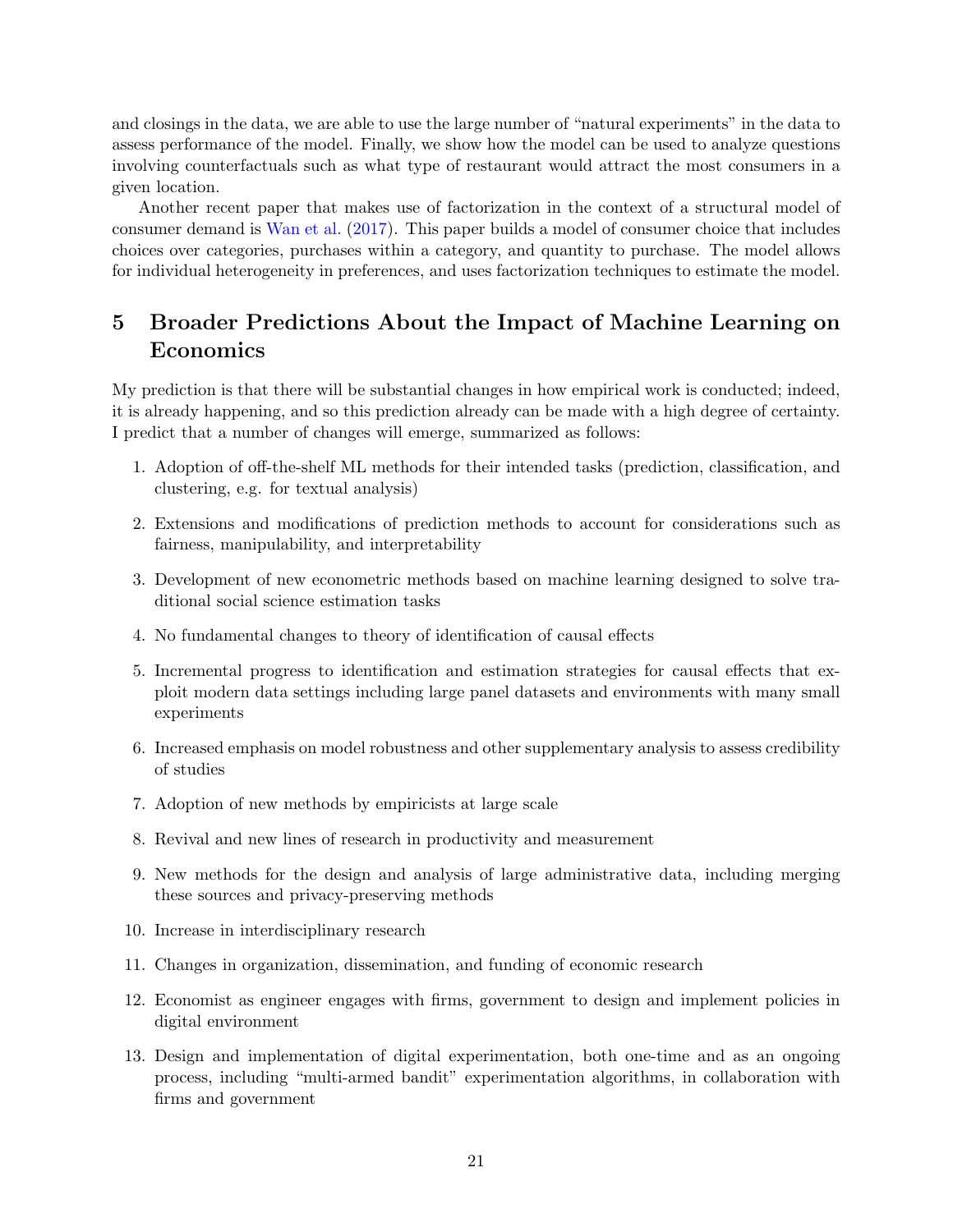- 14. Research on developing high-quality metrics that can be measured quickly, in order to facilitate rapid incremental innovation and experimentation
- 15. Increased use of data analysis in all levels of economics teaching; increase in interdisciplinary data science programs
- 16. Research on the impact of AI and ML on economy

This article has al discussed the first three predictions in some detail; I will now discuss each of remaining predictions in turn.

First, as emphasized in the discussion about the benefits from using ML, ML is a very powerful tool for data-driven model selection. Getting the best flexible functional form to fit data is very important for many reasons; for example, when the researcher assumes that treatment assignment is unconfounded, it is still crucial to flexibly control for covariates, and a vast literature has documented that modeling choices matter. A theme highlighted in this paper is that ML can be used any time that semi-parametric methods might have been used in the traditional econometrics literature. However, finding the best functional form is a distinct concern from whether an economic parameter would be identified with sufficient data. Thus, there is no obvious benefit from ML in terms thinking about identification issues.

However, the types of datasets that are becoming widely available due to digitization suggest new identification questions. For example, it is common for there to be frequent changes in algorithms in ecommerce platforms. These changes in algorithms create variation in user experiences (as well as in seller experiences in platforms and marketplaces). Thus, a typical user or seller may experience a large number of changes, each of which has modest effects. There are open questions about what can be learned in such environments. From an estimation perspective, there is also room to develop ML-inspired algorithms that take advantage of the many sources of variation experienced by market participants. In my 2012 Fisher Schultz lecture, I illustrated the idea of using randomized experiments conducted by technology firms as instruments for estimating position effects for sponsored search advertisements. This idea has since been exploited more fully by others, e.g. [Goldman and Rao](#page-28-16) [\(2014\)](#page-28-16), but many open questions remain about the best ways to use the information in such datasets.

Digitization is also leading to the creation of many panel datasets that record individual behavior at relatively high frequency over a period of time. There are many open questions about how to make the best use of rich panel data. Above, we discussed several new papers at the intersection of ML and econometrics that made use of panel data (e.g. [Athey et al.](#page-27-13) [\(2017a\)](#page-27-13)), but I predict that this literature will grow dramatically over the next few years.

There are many reasons that empiricists will adopt ML methods at scale. First, many ML methods simplify a variety of arbitrary choices analysts needed to make. In larger and more complex datasets, there are many more choices. Each choice must be documented, justified, and serves at a potential source of criticism of a paper. When systematic, data-driven methods are available, research can be made more principled and systematic, and there can be objective measures against which these choices can be evaluated. Indeed, it would really be impossible for a researcher using traditional empirical methods to fully document the process by which the model specification was selected; in contrast, algorithmic selection (when the algorithm is given the correct objective for the problem) has superior performance while simultaneously being reproducible. Second, one way to conceptualize ML algorithms is that they perform like automated research assistants–they work much faster and more effectively than traditional research assistants at exploring modeling choices, yet the methods that have been customized for social science applications also build in protections so that, for example, valid confidence intervals can be obtained. Although it is crucial to consider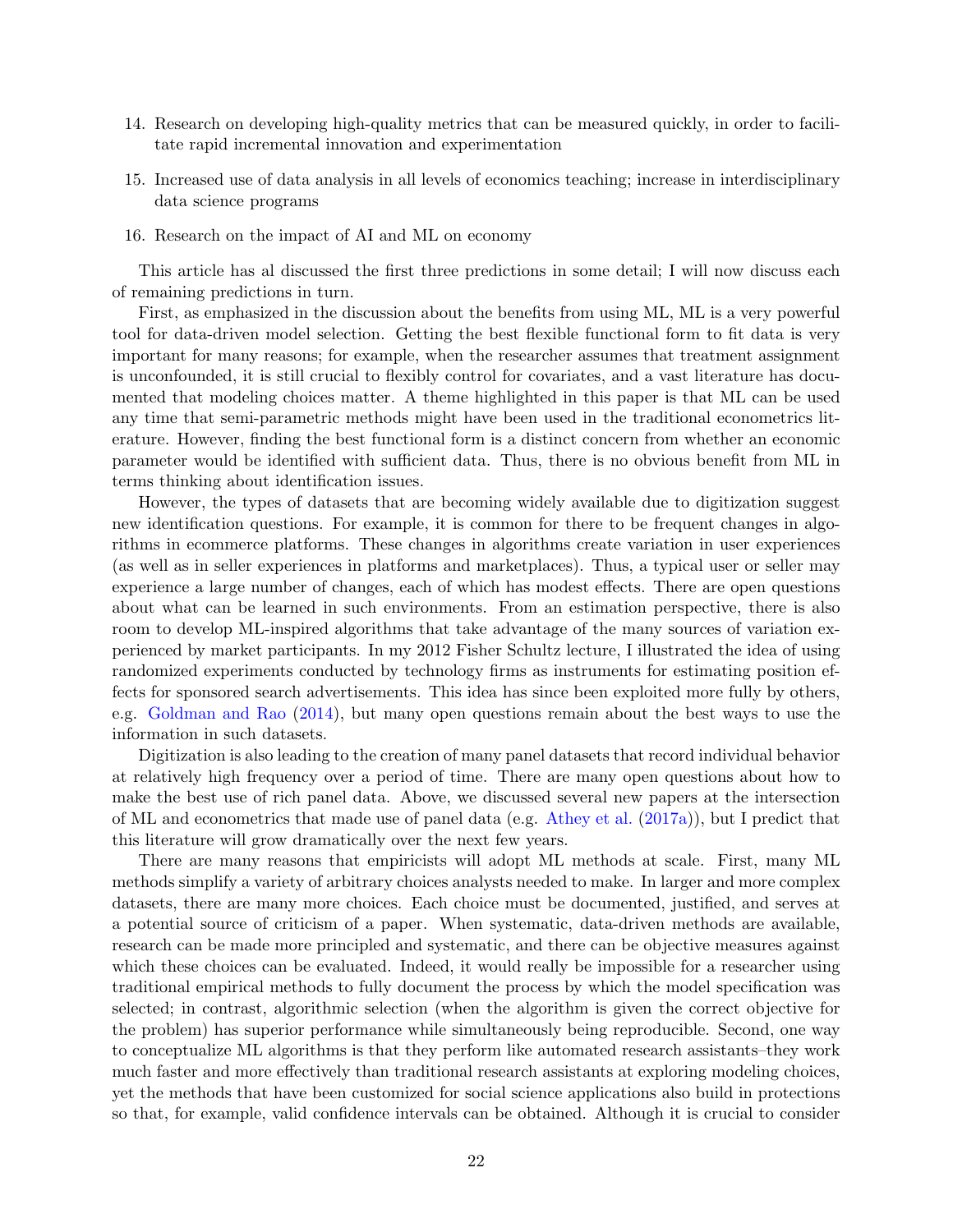carefully the objective that the algorithms are given, in the end they are highly effective. Thus, they help resolve issues like "p-value hacking" by giving researchers the best of both worlds–superior performance as well as correct p-values that take into account the specification selection process. Third, in many cases, new results can be obtained. For example, if an author has run a field experiment, there is no reason not to search for heterogeneous treatment effects using methods such as those in [Athey and Imbens](#page-26-2) [\(2016\)](#page-26-2). The method ensures that valid confidence intervals can be obtained for the resulting estimates of treatment effect heterogeneity.

Alongside the adoption of ML methods for old questions, new questions and types of analyses will emerge in the fields of productivity and measurement. Some examples of these have already been highlighted, such as the ability to measure economic outcomes at a granular level over a longer period of time, through, e.g. imagery. [Glaeser et al.](#page-28-17) [\(2018\)](#page-28-17) provides a nice overview of how big data and ML will affect urban economics as a field as well as the operational efficiency of cities. More broadly, as governments begin to absorb high-frequency, granular data, they will need to grapple with questions about how to maintain the stability of official statistics in a world where the underlying data changes rapidly. New questions will emerge about how to architect a system of measurement that takes advantage of high-frequency, noisy, unstable data but yields statistics whose meaning and relationship with a wide range of economic variables remains stable. Firms will face similar problems as they attempt to forecast outcomes relevant to their own businesses using noisy, high-frequency data. The emerging literature in academics, government, and industry on "now-casting" in macroeconomics (e.g. [\(Banbura et al.,](#page-27-19) [2013\)](#page-27-19) and ML begins to address some, but not all, of these issues. We will also see the emergence of new forms of descriptive analysis, some inspired by ML. Examples of these include techniques for describing association, e.g., people who do A also do B; as well as interpretations and visualizations of the output of unsupervised ML techniques such as matrix factorization, clustering, and so on. Economists are likely to refine these methods to make them more directly useful quantiatively, and for business and policy decisions.

More broadly, the ability to use predictive models to measure economic outcomes at high granularity and fidelity will change the types of questions we can ask and answer. For example, imagery from satellites or Google's street view can be used in combination with survey data to train models that can be used to produce estimates of economic outcomes at the level of the individual home, either within the U.S. or in developing countries where administrative data quality can be problematic (e.g. [Jean et al.](#page-29-18) [\(2016\)](#page-29-18), [Engstrom et al.](#page-28-18) [\(2017\)](#page-28-18), [Naik et al.](#page-29-19) [\(2014\)](#page-29-19)).

Another area of transformation for economics will be in the design and analysis of large-scale administrative data sets. We will see attempts to bring together disparate sources to provide a more complete view of individuals and firms. The behavior of individuals in the financial world, the physical world, and the digital world will be connected, and in some cases ML will be needed simply to match different identities from different contexts onto the same individual. Further, we will observe behavior of individuals over time, often with high-frequency measurements. For example, children will leave digital footprints throughout their education, ranging from how often they check their homework assignments, the assignments themselves, comments from teachers, and so on. Children will interact with adaptive systems that change the material they receive based on their previous engagement and performance. This will create the need for new statistical methods, building on existing ML tools, but where the methods are more tailored to a panel data setting with significant dynamic effects (and possibly peer effects as well; see for some recent statistical advances designed around analyzing large scale network data [Ugander et al.](#page-30-15) [\(2013\)](#page-30-15), [Athey et al.](#page-27-20) [\(2016b\)](#page-27-20), [Eckles et al.](#page-28-19) [\(2016\)](#page-28-19)).

Another area of future research concerns how to analyze personal data without compromising user privacy. There is a literature in computer science around querying data while preserving privacy; the literature is referred to as "differential privacy." Some recent research has brought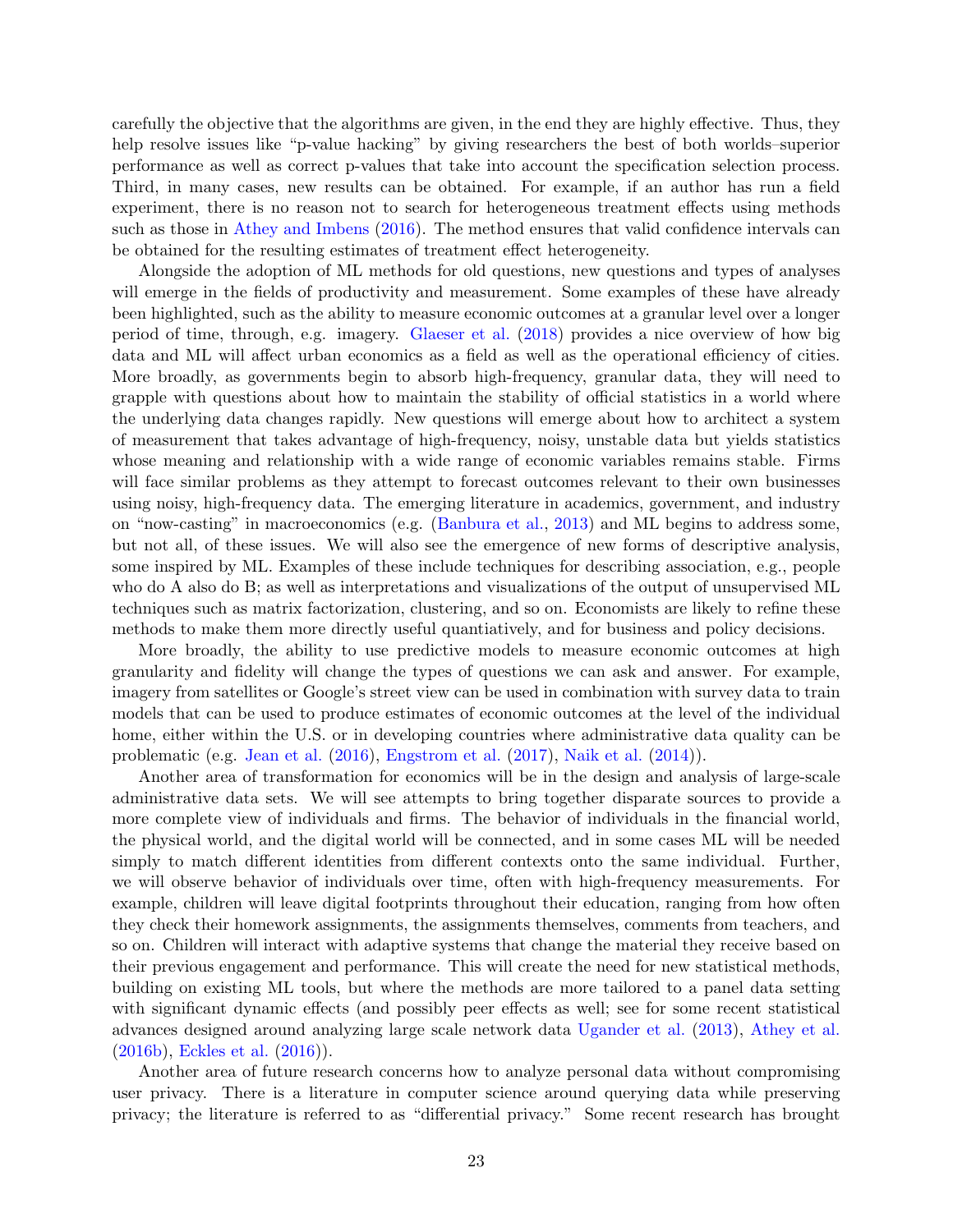together the computer science literature with questions about estimating statistical models; see, e.g., [Komarova et al.](#page-29-20) [\(2015\)](#page-29-20).

I also predict a substantial increase in interdisciplinary work. Computer scientists and engineers may remain closer to the frontier in terms of algorithm design, computational efficiency, and related concerns. As I will expand on further in a moment, academics of all disciplines will be gaining a much greater ability to intervene in the environment in a way that facilitates measurement and caual inference. As digital interactions and digital interventions expand across all areas of society, from education to health to government services to transportation, economists will collaborate with domain experts in other areas to design, implement, and evaluate changes in technology and policy. Many of these digital interventions will be powered by ML, and ML-based causal inference tools will be used to estimate personalized treatment effects of the interventions and design personalized treatment assignment policies.

Alongside the increase in interdisciplinary work, there will also be changes to the organization, funding, and dissemination of economics research. Research on large datasets with complex data creation and analysis pipelines can be labor intensive, and also require specialized skills. Scholars who do a lot of complex data analysis with large datasets have already begun to adopt a "lab" model more similar to what is standard today in computer science and many natural sciences. A lab might include a post-doctoral fellow, multiple Ph.D. students, pre-doctoral fellows (full-time research assistants between their bachelors and Ph.D.), undergraduates, and possibly full-time staff. Of course, labs of this scale are expensive, and so the funding models for economics will need to adapt to address this reality. One concern is inequality of access to resources required to do this type of research, given that it is expensive enough that it cannot be supported given traditional funding pools for more than a small fraction of economists at research universities.

Within a lab, we will see increased adoption of collaboration tools such as those used in software firms; tools include GitHub (for collaboration, version control, and dissemination of software) as well as communication tools; for example, my generalized random forest software is available as an open source package on github at <http://github.com/swager/grf>, and users report issues through the GitHub, and can submit request to pull in proposed changes or additions to the code.

There will also be an increased emphasis on documenation and reproducibility, which are necessary to make a large lab function. This will happen even as some data sources remain proprietary. "Fake" data sets will be created that allow others to run a lab's code and replicate the analysis (except not on the real data). As an example of institutions created to support the lab model, both Stanford GSB and the Stanford Institute for Economic Policy Research have "pools" of predoctoral fellows that are shared among faculty; these programs provide mentorship, training, the opportunity to take one class each quarter, and they also are demographically more diverse than graduate student populations. The predoctoral fellows have a special form of student status within Stanford. Other public and private sector research groups have also adopted similar programs, with Microsoft Research-New England an early innovator in this area, while individual researcheres at universities like Harvard and MIT have also been making use of predoctoral research assistants for a number of years.

We will also see changes in how economists engage with government, industry, education, and health. The concept of the "economist as engineer" promoted by market design experts including Robert Wilson, Paul Milgrom, and Al Roth [\(Roth,](#page-30-16) [2002\)](#page-30-16) and even "economist as plumber" [\(Duflo,](#page-28-20) [2017\)](#page-28-20) will move beyond the fields of market design and development. As digitization spreads across application areas and sectors of the economy, it will bring opportunities for economists to develop and implement policies that can be delivered digitially. Farming advice, online education, health information and information, government service provision, government collections, personalized resource allocation–all of these create opportunities for economists to propose policies, design the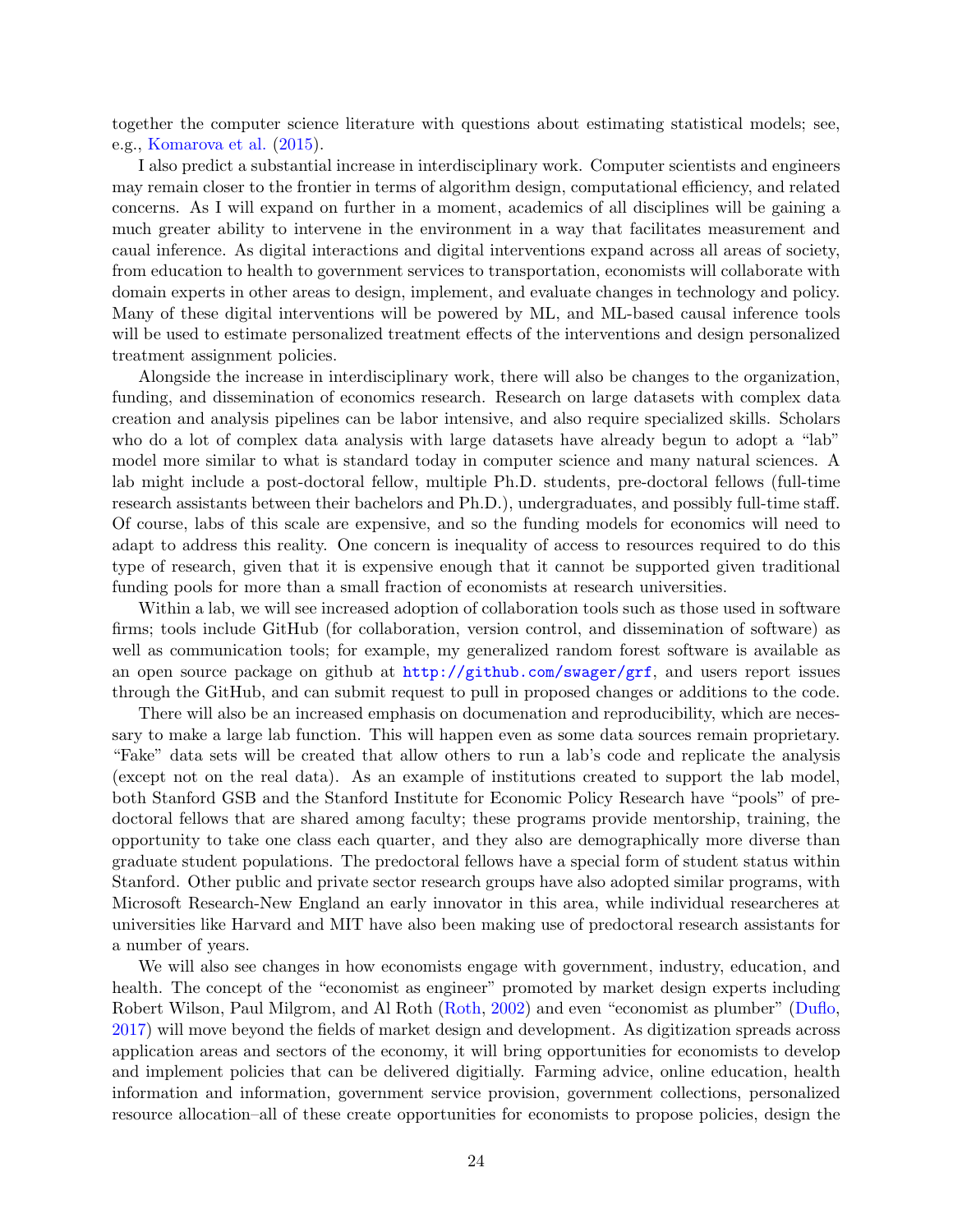delivery and implementation of the policy including randomization or staggered roll-outs to enable evaluation, and to remain involved through successive rounds of incremental improvement for adopted policies. Feedback will come more quickly and there will be more opportunities to gather data, adapt, and adjust. Economists will be involved in improving operational efficiency of government and industry, reducing costs, and improving outcomes.

ML methods, when deployed in practice in industry, government, education and health, lend themselves to incremental improvement. Standard practice in the technology industry is to evaluate incremental improvements through randomized controlled trials. Firms like Google and Facebook do 10,000 or more randomized controlled trials of incremental improvements to ML algorithms every year. An emerging trend is to build the experimentation right into the algorithm, using "bandit" techniques. As described in more detail above, "multi-armed bandit" is a term for an algorithm that balances exploration and learning against exploiting information that is already available about which alternative treatment is best. Bandits can be dramatically faster than standard randomized controlled experiments (see, e.g., the description of bandits on Google's web site: <https://support.google.com/analytics/answer/2844870?hl=en>), because they have a different goal: the goal is to learn what the best alternative is, not to accurately estimate the average outcome for each alternative, as in a standard randomized controlled trial.

Implementing bandit algorithms requires the statistical analysis to be embedded in the system that delivers the treatments. For example, a user might arrive at a web site. Based on the user's characteristics, a contextual bandit might randomize among treatment arms in proportion to the current best estimate of the probability that each arm is optimal for that user. The randomization would occur "on the fly" and thus the software for the bandit needs to be integrated with the software for delivering the treatments. This requires a deeper relationship between the analyst and the technology than a scenario where an analyst analyzes historical data "offline" (that is, not in real time).

Balancing exploration and exploitation involves fundamental economic concepts about optimization under limited information and resource constraints. Bandits are generally more efficient and I predict they will come into much more widespread use in practice. In turn, that will create opportunities for social scientists to optimize interventions much more effectively, and to evaluate a large number of possible alternatives faster and with less inefficiency. More broadly, statistical analysis will come to be commonly placed in a longer-term context where information accumulates over time.

Beyond bandits, other themes include combining experimental and observational data to improve precison of estimates (see, e.g., [Peysakhovich and Lada](#page-30-17) [\(2016\)](#page-30-17)), and making use of large numbers of related experiments when drawing conclusions.

Optimizing ML algorithms require an objective or an outcome to optimize for. In an environment with frequent and high-velocity experimentation, measures of success that can be obtained in a short time frame are needed. This leads to a substantively challenging problem: what are good measures that are related to long-term goals, but can be measured in the short term, and are responsive to interventions? Economists will get involved in helping define objectives and constructing measures of success that can be used to evaluate incremental innovation. One area of research that is receiving renewed attention is the topic of "surrogates," a name for intermediate measures that can be used in place of long-term outcomes; see, e.g., [Athey et al.](#page-27-21) [\(2016a\)](#page-27-21). Economists will also place renewed interest on designing incentives that counterbalance the short-term incentives created by short-term experimentation.

All of these changes will also affect teaching. Anticipating the digital transformation of industry and government, undergraduate exposure to programming and data will be much higher than it was ten years ago. Within 10 years, most undergraduates will enter college (and most MBAs will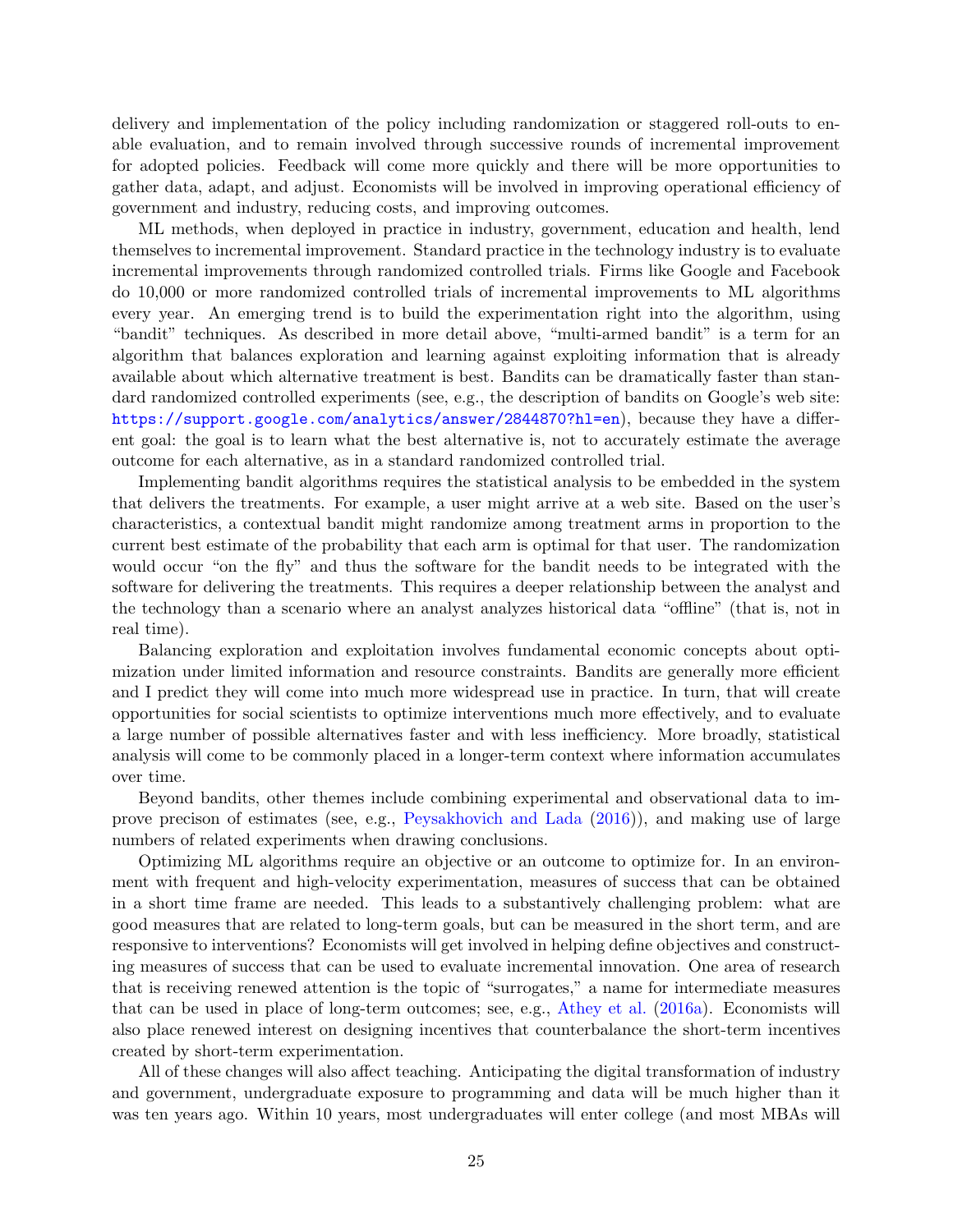enter business school) with extensive coding experience obtained from elementary through high school, summer camps, online education, and internships. Many will take coding and data analysis in college, viewing these courses as basic preparation for the workforce. Teaching will need to change to complement the type of material covered in these other classes. In the short run, more students may arrive at econometrics classes thinking about data analysis from the perspective that all problems are prediction or classification problems. They may have a cookbook full of algorithms, but little intuition for how to use data to solve real-world problems or answer business or public policy questions. Yet, such questions are prevalent in the business world: firms want to know the return on investment on advertising campaigns,<sup>[2](#page-25-0)</sup>, the impact of changing prices or introducing products, and so on. Economic education will take on an important role in educating students in how to use data to answer questions. Given the unique advantages economics as a discipline has at these methods and approaches, many of the newly created data science undergraduate and graduate programs will bring in economists and other social scientists, creating an increased demand for teaching from empirical economists and applied econometricians. We will also see more interdisciplinary majors; Duke and MIT both recently announced joint degrees between computer science and economics. There are too many newly created data science master's programs to mention, but a key observation is that while early programs most commonly have emerged from computer science and engineering, I predict that these programs will over time incorporate more social science, or else adopt and teach social science empirical methods themselves. Graduates entering the workforce will need to know basic empirical strategies like difference-in-differences that often arise in the business world (e.g. some consumers or areas are exposed to a treatment and not others, and there are important seasonality effects to control for).

A final prediction is that we will see a lot more research into the societal impacts of machine learning. There will be large-scale, very important regulatory problems that need to be solved. Regulating the transportation infrastructure around autonomous vehicles and drones is a key example. These technologies have the potential to create enormous efficiency. Beyond that, reducing transportation costs substantially effectively increases the supply of land and housing in commuting distance of cities, thus reducing housing costs for people who commute into cities to provide services for wealthier people. This type of reduction in housing cost would be very impactful for the cost of living for people providing services in cities, which could reduce effective inequality (which may otherwise continue to rise). But there are a plethora of policy issues that need to be addressed, ranging from insurance and liability, to safety policy, to data sharing, to fairness, to competition policy, and many others. Generally, the problem of how regulators approach algorithms that have enormous public impact is not at all worked out. Are algorithms regulated on outcomes, or on procedures and processes? How should regulators handle equilibrium effects, for example, if one autonomous vehicle system makes a change to its driving algorithms, how is that communicated to others? How can we avoid problems that have plagued personal computer software, where bugs and glitches are common following updates? How do we deal with the fact that having an algorithm used by 1% of cars does not prove it will work when used by 100% of cars, due to interaction effects?

Another industry where regulation of ML is already becoming problematic is financial services. Financial service regulation traditionally concerned processes, rules, and regulations. There is not currently a framework for cost-benefit analysis, or deciding how to test and evaluate algorithms, and determining an acceptable error rate. For algorithms that might have an effect on the economy, how do we assess systematic risks? These are fruitful areas for future research as well. And of

<span id="page-25-0"></span><sup>&</sup>lt;sup>2</sup>For example, several large technology companies employ economists with PhD's from top universities who specialize in evaluating and allocating advertising spend for hundreds of millions of dollars of expenditures; see [Lewis](#page-29-21) [and Rao](#page-29-21) [\(2015\)](#page-29-21) for a description of some of the challenges involved.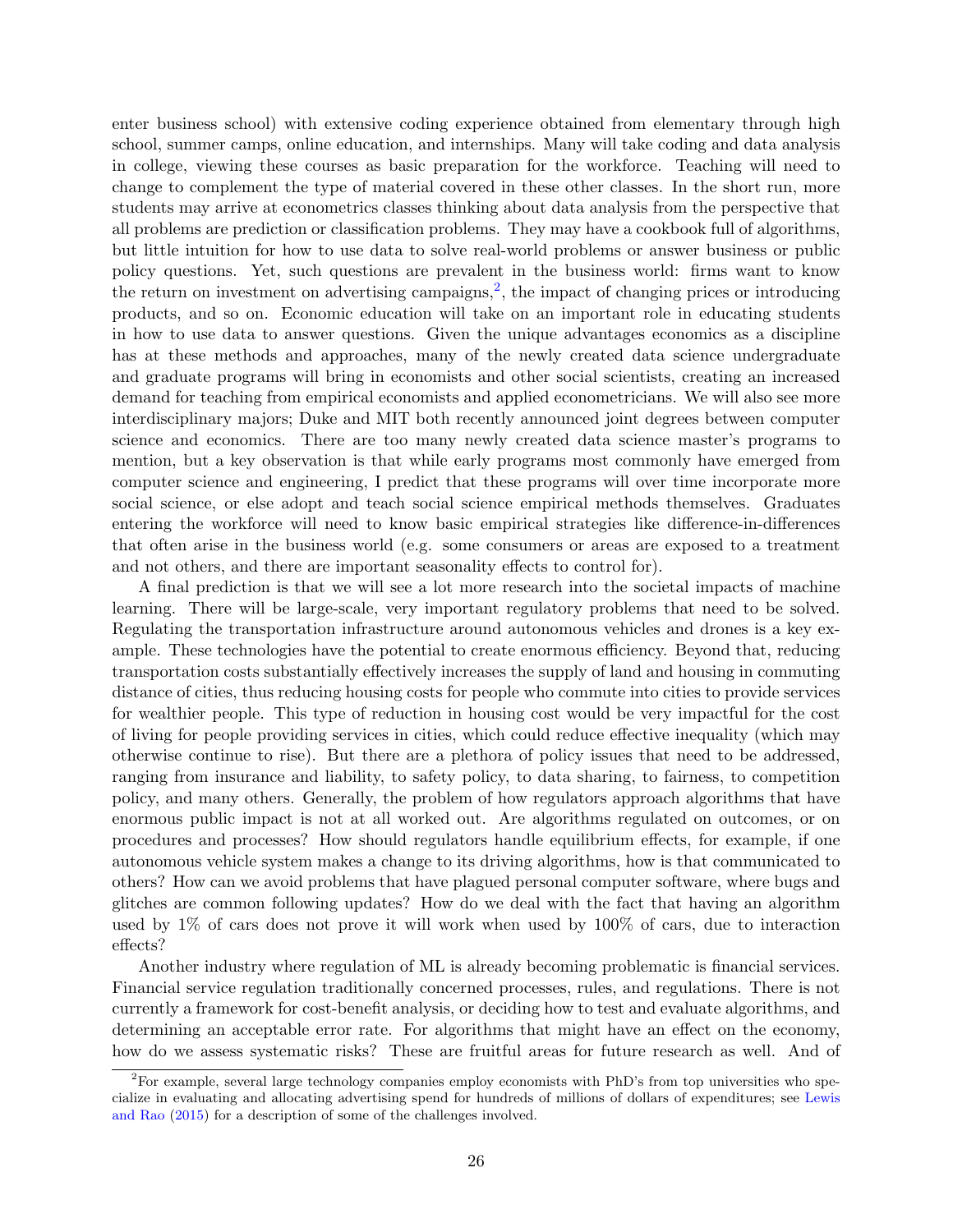course, there are crucial questions about how ML will affect the future of work, as ML is used across wider and wider swaths of the economy.

We will also see experts in the practice of machine learning and AI collaborate with different subfields of economics in evaluating the impact of AI and ML on the economy.

Summarizing, I predict that economics will be profoundly transformed by AI and ML. We will build more robust and better optimized statistical models, and we will lead the way in modifying the algorithms to have other desirable properties, ranging from protection against over-fitting and valid confidence intervals, to fairness or non-manipulability. The kinds of research we do will change; in particular, a variety of new research areas will open up, with better measurement, new methods, and different substantive questions. We will grapple with how to re-organize the research process, which will have increased fixed costs and larger scale research labs, for those who can fund it. We will change our curriculum and take an important seat at the table in terms of educating the future workforce with empirical and data science skills. And, we will have a whole host of new policy problems created by ML and AI to study, including the issues experienced by parts of the workforce who need to transition jobs when their old jobs are eliminated due to automation.

### 6 Conclusions

It is perhaps easier than one might think to make predictions about the impact of ML on economics, since many of the most profound changes are well underway. There are exciting and vibrant research areas emerging, and dozens of applied papers making use of the methods. In short, I believe there will be an important transformation.

At the same time, the automation of certain aspects of statistical algorithms does not change the need to worry about the things that economists have always worried about: is a causal effect really identified from the data; are all confounders measured; what are effective strategies for identifying causal effects; what considerations are important to incorporate in a particular applied setting; defining outcome metrics that reflect overall objectives; constructing valid confidence intervals; and many others. As ML automates some of the routine tasks of data analysis, it becomes all the more important for economists to maintain their expertise at the art of credible and impactful empirical work.

### References

- <span id="page-26-5"></span>A. Abadie, A. Diamond, and J. Hainmueller. Synthetic control methods for comparative case studies: Estimating the effect of californias tobacco control program. Journal of the American statistical Association, 105(490):493–505, 2010.
- <span id="page-26-3"></span>S. Asher, D. Nekipelov, P. Novosad, and S. Ryan. Classification Trees for Heterogeneous Moment-Based Models. Technical report, National Bureau of Economic Research, Cambridge, MA, dec 2016. URL <http://www.nber.org/papers/w22976.pdf>.
- <span id="page-26-1"></span>S. Athey. Beyond prediction: Using big data for policy problems. Science, 355(6324):483–485, 2017.
- <span id="page-26-0"></span>S. Athey and P. A. Haile. Nonparametric approaches to auctions. Handbook of econometrics, 6: 3847–3965, 2007.
- <span id="page-26-4"></span>S. Athey and G. Imbens. A measure of robustness to misspecification. The American Economic Review, 105(5):476–480, 2015.
- <span id="page-26-2"></span>S. Athey and G. Imbens. Recursive partitioning for heterogeneous causal effects. Proceedings of the National Academy of Sciences, 113(27):7353–7360, 2016.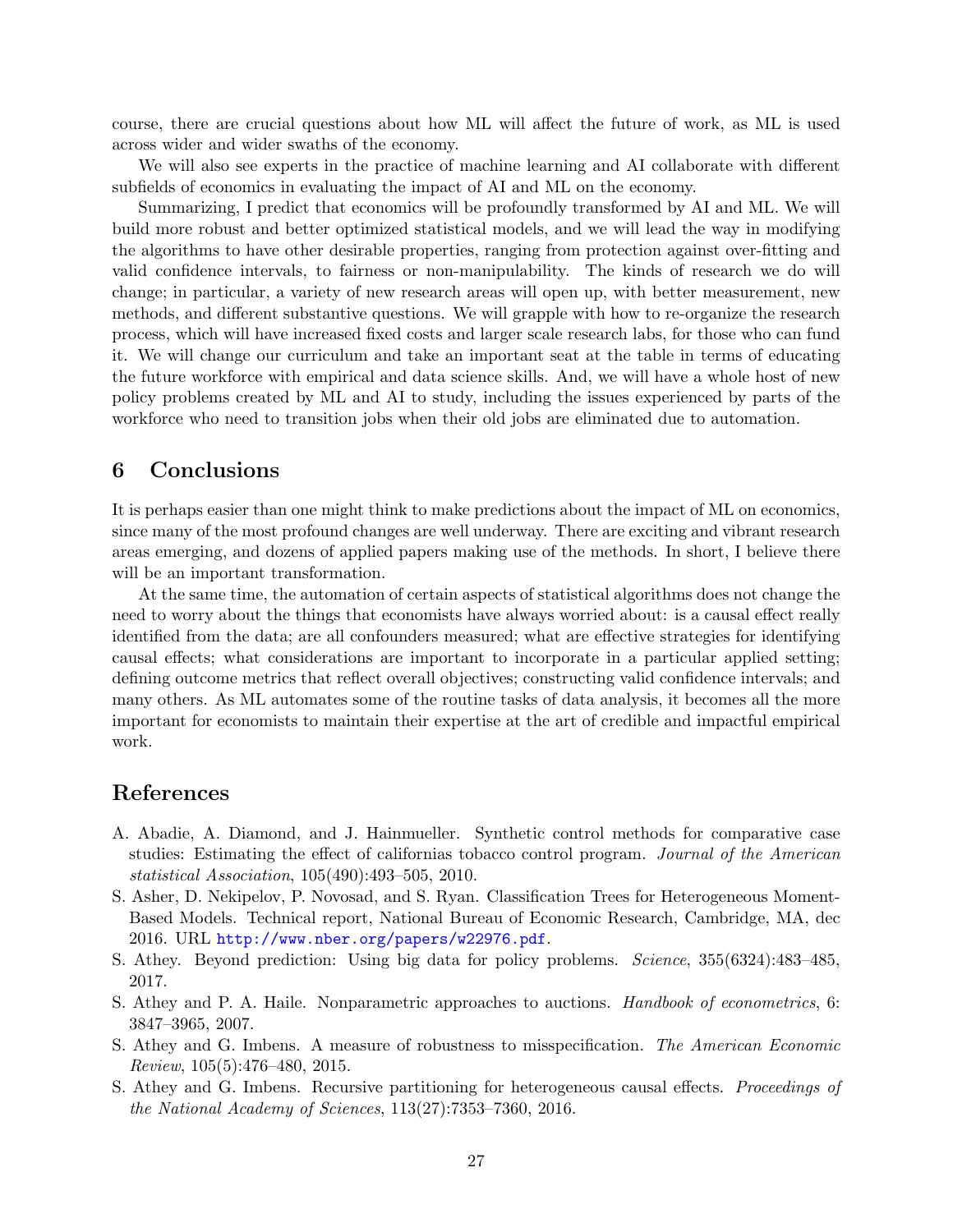- <span id="page-27-8"></span>S. Athey and G. W. Imbens. The state of applied econometrics: Causality and policy evaluation. The Journal of Economic Perspectives, 31(2):3–32, 2017.
- <span id="page-27-10"></span>S. Athey and S. Wager. Efficient policy estimation.  $arXiv$  preprint  $arXiv:1702.02896, 2017$ . URL <https://arxiv.org/abs/1702.02896>.
- <span id="page-27-2"></span>S. Athey, J. Levin, and E. Seira. Comparing open and sealed bid auctions: Evidence from timber auctions. The Quarterly Journal of Economics, 126(1):207–257, 2011.
- <span id="page-27-3"></span>S. Athey, D. Coey, and J. Levin. Set-asides and subsidies in auctions. American Economic Journal: Microeconomics, 5(1):1–27, 2013.
- <span id="page-27-21"></span>S. Athey, R. Chetty, G. Imbens, and H. Kang. Estimating treatment effects using multiple surrogates: The role of the surrogate score and the surrogate index. arXiv preprint arXiv:1603.09326, 2016a.
- <span id="page-27-20"></span>S. Athey, D. Eckles, and G. W. Imbens. Exact p-values for network interference. Journal of the American Statistical Association, (just-accepted), 2016b.
- <span id="page-27-7"></span>S. Athey, G. W. Imbens, and S. Wager. Approximate residual balancing: De-biased inference of average treatment effects in high dimensions.  $arXiv$  preprint  $arXiv:1604.07125$ , 2016c.
- <span id="page-27-13"></span>S. Athey, M. Bayati, N. Doudchenko, G. Imbens, and K. Khosravi. Matrix completion methods for causal panel data models. arXiv preprint arXiv:1710.10251, 2017a.
- <span id="page-27-17"></span>S. Athey, D. Blei, R. Donnelly, and F. Ruiz. Counterfactual inference for consumer choice across many product categories. 2017b.
- <span id="page-27-12"></span>S. Athey, G. Imbens, T. Pham, and S. Wager. Estimating average treatment effects: Supplementary analyses and remaining challenges. American Economic Review, 107(5):278–81, 2017c.
- <span id="page-27-1"></span>S. Athey, M. M. Mobius, and J. Pál. The impact of aggregators on internet news consumption. 2017d.
- <span id="page-27-9"></span>S. Athey, J. Tibshirani, and S. Wager. Generalized random forests. arXiv preprint arXiv:1610.01271, 2017e. URL <https://arxiv.org/abs/1610.01271>.
- <span id="page-27-18"></span>S. Athey, D. M. Blei, R. Donnelly, F. J. Ruiz, and T. Schmidt. Estimating heterogeneous consumer preferences for restaurants and travel time using mobile location data. forthcoming.
- <span id="page-27-14"></span>J. Bai, S. Ng, et al. Large dimensional factor analysis. Foundations and Trends R in Econometrics, 3(2):89–163, 2008.
- <span id="page-27-19"></span>M. Banbura, D. Giannone, M. Modugno, and L. Reichlin. Now-casting and the real-time data flow. 2013.
- <span id="page-27-11"></span><span id="page-27-6"></span>H. Bastani and M. Bayati. Online decision-making with high-dimensional covariates. 2015.
- A. Belloni, V. Chernozhukov, and C. Hansen. High-dimensional methods and inference on structural and treatment effects. The Journal of Economic Perspectives, 28(2):29–50, 2014.
- <span id="page-27-5"></span>P. J. Bickel, C. A. Klaassen, , Y. Ritov, J. Klaassen, J. A. Wellner, and Y. Ritov. Efficient and adaptive estimation for semiparametric models. Johns Hopkins University Press Baltimore, 1993.
- <span id="page-27-4"></span>D. Bjorkegren and D. Grissen. Behavior revealed in mobile phone usage predicts loan repayment. 2015.
- <span id="page-27-16"></span>D. M. Blei and D. M. Probabilistic topic models. Communications of the ACM, 55(4):77, apr 2012. ISSN 00010782. doi: 10.1145/2133806.2133826. URL [http://dl.acm.org/citation.](http://dl.acm.org/citation.cfm?doid=2133806.2133826) [cfm?doid=2133806.2133826](http://dl.acm.org/citation.cfm?doid=2133806.2133826).
- <span id="page-27-15"></span>D. M. Blei, A. Y. Ng, and M. I. Jordan. Latent Dirichlet Allocation. Journal of Machine Learning Research, 3(Jan):993–1022, 2003a. ISSN ISSN 1533-7928. URL [http://www.jmlr.org/papers/](http://www.jmlr.org/papers/v3/blei03a.html) [v3/blei03a.html](http://www.jmlr.org/papers/v3/blei03a.html).
- <span id="page-27-0"></span>D. M. Blei, A. Y. Ng, and M. I. Jordan. Latent dirichlet allocation. *Journal of machine Learning* research, 3(Jan):993–1022, 2003b.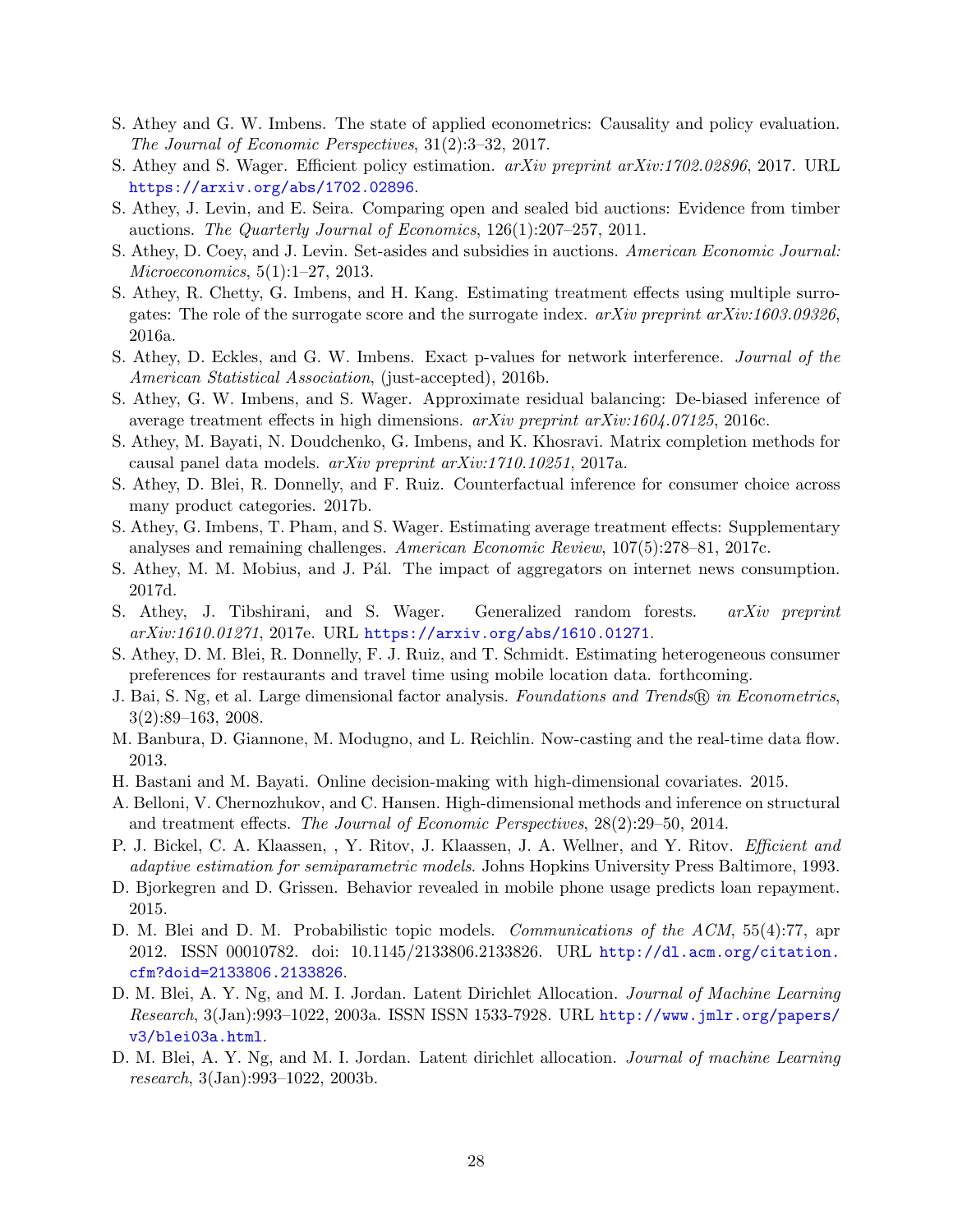- <span id="page-28-14"></span>O. Chapelle and L. Li. An empirical evaluation of thompson sampling. Conference on Neural Information Processing Systems, 2011.
- <span id="page-28-6"></span>V. Chernozhukov, C. Hansen, and M. Spindler. Valid Post-Selection and Post-Regularization Inference: An Elementary, General Approach. jan 2015. doi: 10.1146/ annurev-economics-012315-015826. URL [http://arxiv.org/abs/1501.03430http://dx.doi.](http://arxiv.org/abs/1501.03430 http://dx.doi.org/10.1146/annurev-economics-012315-015826) [org/10.1146/annurev-economics-012315-015826](http://arxiv.org/abs/1501.03430 http://dx.doi.org/10.1146/annurev-economics-012315-015826).
- <span id="page-28-7"></span>V. Chernozhukov, D. Chetverikov, M. Demirer, E. Duflo, C. Hansen, and W. Newey. Double/Debiased/Neyman Machine Learning of Treatment Effects. jan 2017. URL [http://arxiv.](http://arxiv.org/abs/1701.08687) [org/abs/1701.08687](http://arxiv.org/abs/1701.08687).
- <span id="page-28-12"></span>M. Dimakopoulou, S. Athey, and G. Imbens. Estimation considerations in contextual bandits. arXiv, 2017.
- <span id="page-28-15"></span>N. Doudchenko and G. W. Imbens. Balancing, regression, difference-in-differences and synthetic control methods: A synthesis. Technical report, National Bureau of Economic Research, 2016.
- <span id="page-28-9"></span>M. Dudik, J. Langford, and L. Li. Doubly robust policy evaluation and learning. International Conference on Machine Learning, 2011.
- <span id="page-28-10"></span>M. Dudik, D. Erhan, J. Langford, and L. Li. Doubly robust policy evaluation and optimization. Statistical Science, 2014.
- <span id="page-28-20"></span>E. Duflo. The economist as plumber. Technical report, National Bureau of Economic Research, 2017.
- <span id="page-28-19"></span>D. Eckles, B. Karrer, J. Ugander, L. Adamic, I. Dhillon, Y. Koren, R. Ghani, P. Senator, J. Bradley, and R. Parekh. Design and Analysis of Experiments in Networks: Reducing Bias from Interference. Journal of Causal Inference, 0(0):1–62, jan 2016. ISSN 2193-3677. doi: 10.1515/jci-2015-0021. URL [https://www.degruyter.com/view/j/jci.ahead-of-print/](https://www.degruyter.com/view/j/jci.ahead-of-print/jci-2015-0021/jci-2015-0021.xml) [jci-2015-0021/jci-2015-0021.xml](https://www.degruyter.com/view/j/jci.ahead-of-print/jci-2015-0021/jci-2015-0021.xml).
- <span id="page-28-1"></span>N. Egami, C. Fong, J. Grimmers, M. Roberts, and B. Stewart. How to Make Causal Inferences Using Text. 2016. URL <https://polmeth.polisci.wisc.edu/Papers/ais.pdf>.
- <span id="page-28-18"></span>R. Engstrom, J. Hersh, and D. Newhouse. Poverty from space. 2017.
- <span id="page-28-13"></span>R. Feraud, R. Allesiardo, T. Urvoy, and F. Clerot. Random forest for the contextual bandit problem. International Conference on Artificial Intelligence and Statistics, 2016.
- <span id="page-28-3"></span>E. L. Glaeser, A. Hillis, S. D. Kominers, and M. Luca. Predictive cities crowdsourcing city government: Using tournaments to improve inspection accuracy. The American Economic Review, 106 (5):114–118, 2016a.
- <span id="page-28-4"></span>E. L. Glaeser, S. D. Kominers, M. Luca, and N. Naik. Big data and big cities: The promises and limitations of improved measures of urban life. Economic Inquiry, 2016b.
- <span id="page-28-17"></span>E. L. Glaeser, S. D. Kominers, M. Luca, and N. Naik. Big data and big cities: The promises and limitations of improved measures of urban life. Economic Inquiry, 56(1):114–137, 2018.
- <span id="page-28-2"></span>S. Goel, J. M. Rao, R. Shroff, et al. Precinct or prejudice? understanding racial disparities in new york citys stop-and-frisk policy. The Annals of Applied Statistics, 10(1):365–394, 2016.
- <span id="page-28-11"></span>A. Goldenshluger and A. Zeevi. A linear response bandit problem. Stochastic Systems, 2013.
- <span id="page-28-16"></span>M. Goldman and J. M. Rao. Experiments as instruments: heterogeneous position effects in sponsored search auctions. 2014.
- <span id="page-28-0"></span>P. Gopalan, J. M. Hofman, and D. M. Blei. Scalable recommendation with hierarchical poisson factorization. In UAI, pages 326–335, 2015.
- <span id="page-28-5"></span>J. Hahn. On the role of the propensity score in efficient semiparametric estimation of average treatment effects. Econometrica, pages 315–331, 1998.
- <span id="page-28-8"></span>J. Hartford, G. Lewis, and M. Taddy. Counterfactual Prediction with Deep Instrumental Variables Networks. 2016. URL <https://arxiv.org/pdf/1612.09596.pdf>.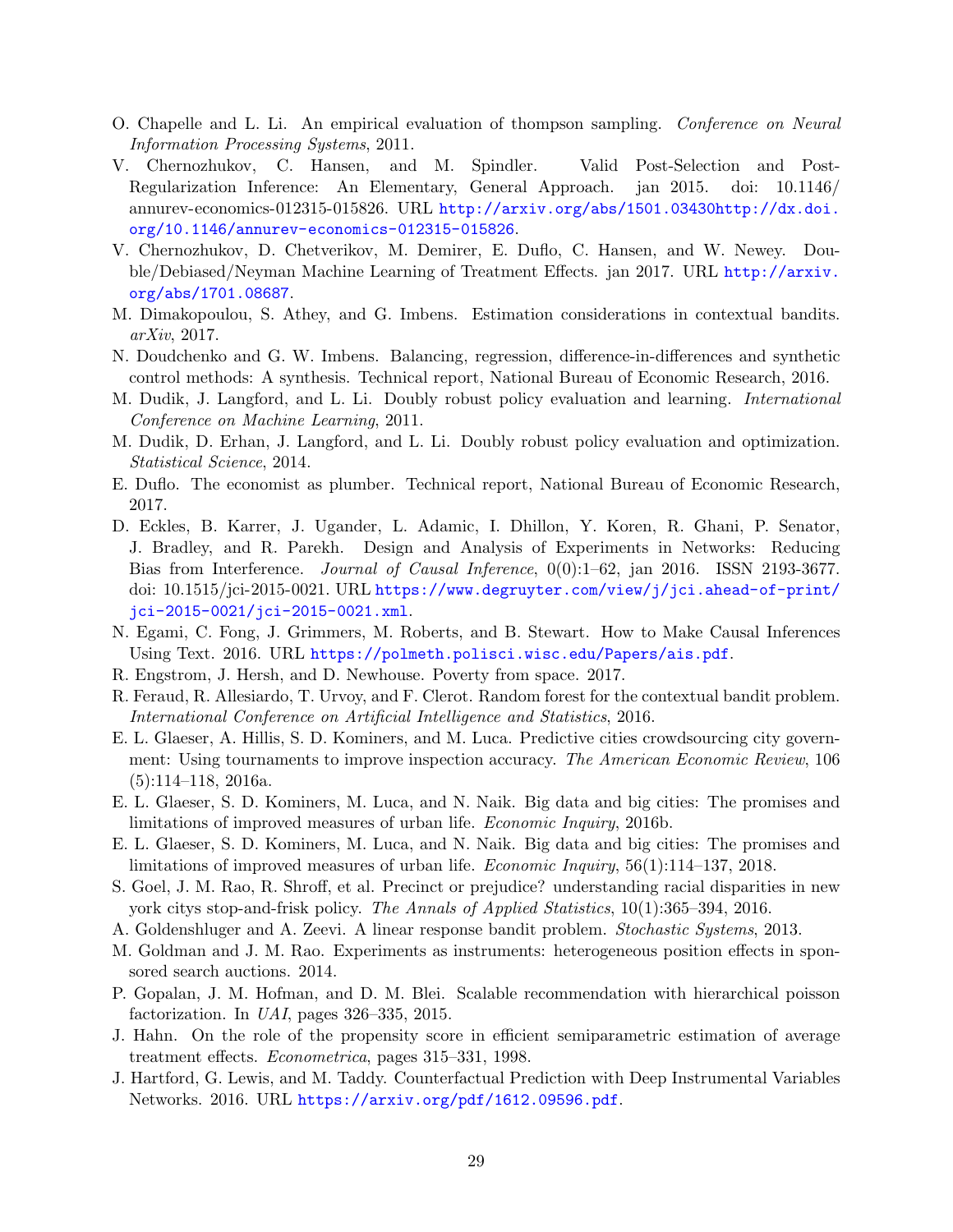- <span id="page-29-9"></span>K. Imai, M. Ratkovic, et al. Estimating treatment effect heterogeneity in randomized program evaluation. The Annals of Applied Statistics, 7(1):443–470, 2013.
- <span id="page-29-6"></span>G. W. Imbens and D. B. Rubin. Causal Inference in Statistics, Social, and Biomedical Sciences. Cambridge University Press, 2015.
- <span id="page-29-8"></span>G. W. Imbens and J. M. Wooldridge. Recent developments in the econometrics of program evaluation. Journal of economic literature, 47(1):5–86, 2009.
- <span id="page-29-18"></span>N. Jean, M. Burke, M. Xie, W. M. Davis, D. B. Lobell, and S. Ermon. Combining satellite imagery and machine learning to predict poverty. Science, 353(6301):790–794, 2016.
- <span id="page-29-14"></span>N. Jiang and L. Li. Doubly robust off-policy value evaluation for reinforcement learning. International Conference on Machine Learning, 2016.
- <span id="page-29-15"></span>N. Kallus. Balanced policy evaluation and learning. arXiv, 2017.
- <span id="page-29-11"></span>T. Kitagawa and A. Tetenov. Who should be treated? Empirical welfare maximization methods for treatment choice. Technical report, Centre for Microdata Methods and Practice, Institute for Fiscal Studies, 2015.
- <span id="page-29-0"></span>J. Kleinberg, J. Ludwig, S. Mullainathan, and Z. Obermeyer. Prediction policy problems. American Economic Review, 105(5):491–95, 2015.
- <span id="page-29-7"></span>J. Kleinberg, S. Mullainathan, and M. Raghavan. Inherent trade-offs in the fair determination of risk scores. arXiv preprint arXiv:1609.05807, 2016.
- <span id="page-29-20"></span>T. Komarova, D. Nekipelov, and E. Yakovlev. Estimation of treatment effects from combined data: Identification versus data security. In Economic Analysis of the Digital Economy, pages 279–308. University of Chicago Press, 2015.
- <span id="page-29-10"></span>S. Künzel, J. Sekhon, P. Bickel, and B. Yu. Meta-learners for estimating heterogeneous treatment effects using machine learning. arXiv preprint arXiv:1706.03461, 2017.
- <span id="page-29-3"></span>J.-J. Laffont, H. Ossard, and Q. Vuong. Econometrics of first-price auctions. Econometrica: Journal of the Econometric Society, pages 953–980, 1995.
- <span id="page-29-21"></span>R. A. Lewis and J. M. Rao. The unfavorable economics of measuring the returns to advertising. The Quarterly Journal of Economics, 130(4):1941–1973, 2015.
- <span id="page-29-16"></span>L. Li, W. Chu, J. Langford, and R. Schapire. A contextual-bandit approach to personalized news article recommendation. International World Wide Web Conference, 2010.
- <span id="page-29-12"></span>L. Li, W. Chu, J. Langford, T. Moon, and X. Wang. An unbiased offline evaluation of contextual bandit algorithms with generalized linear models. Journal of Machine Learning Research Workshop and Conference Proceedings, 2012.
- <span id="page-29-13"></span>L. Li, S. Chen, J. Kleban, and A. Gupta. Counterfactual estimation and optimization of click metrics for search engines. CoRR, 2014.
- <span id="page-29-17"></span>L. Li, Y. Lu, and D. Zhou. Provably optimal algorithms for generalized linear contextual bandits. International Conference on Machine Learning, 2017.
- <span id="page-29-2"></span>D. McFadden et al. Conditional logit analysis of qualitative choice behavior. 1973.
- <span id="page-29-1"></span>S. Mullainathan and J. Spiess. Machine learning: an applied econometric approach. Journal of Economic Perspectives, 31(2):87–106, 2017.
- <span id="page-29-19"></span>N. Naik, J. Philipoom, R. Raskar, and C. Hidalgo. Streetscore-predicting the perceived safety of one million streetscapes. In Proceedings of the IEEE Conference on Computer Vision and Pattern Recognition Workshops, pages 779–785, 2014.
- <span id="page-29-5"></span>N. Naik, S. D. Kominers, R. Raskar, E. L. Glaeser, and C. A. Hidalgo. Computer vision uncovers predictors of physical urban change. Proceedings of the National Academy of Sciences, 114(29): 7571–7576, 2017.
- <span id="page-29-4"></span>A. Y. Ng, S. J. Russell, et al. Algorithms for inverse reinforcement learning. In Icml, pages 663–670, 2000.